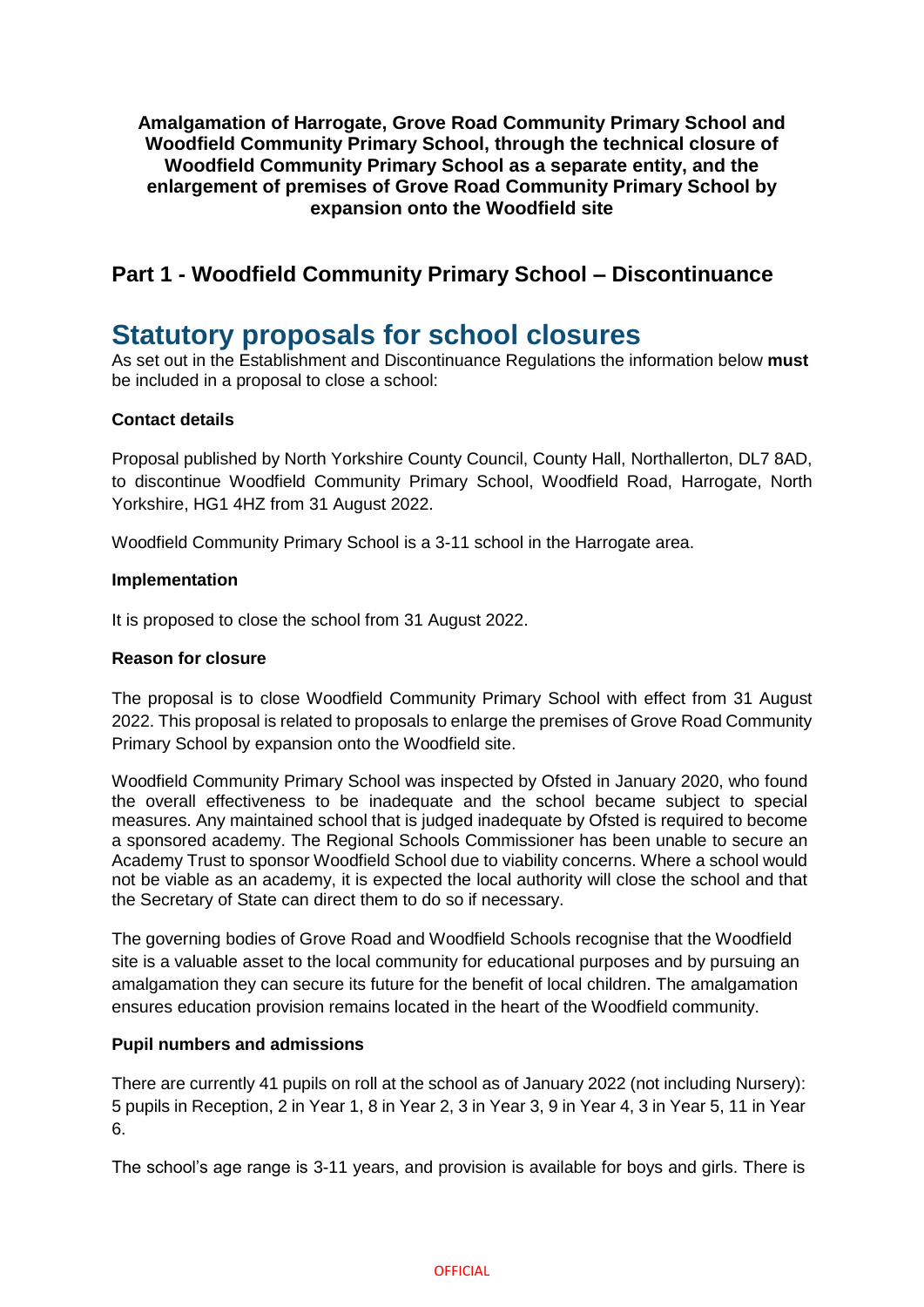no boarding provision. There are 3 pupils with Education, Health and Care plans and no pupils with statements of SEND. Total pupil numbers are significantly lower than the capacity of the school which is designed to accommodate up to 150 pupils.

#### **Displaced pupils**

a) No interim arrangements have been necessary.

If the proposal is approved, the area currently served by the school would be served by the enlarged Grove Road Community Primary School from 1 September 2022. The related proposal includes the enlargement of Grove Road Community Primary School. Children currently on roll at Woodfield Community Primary School would automatically be transferred to the roll of Grove Road Community Primary School.

As part of the related proposals for the enlargement of Grove Road Community Primary School, it is proposed to increase the Published Admission Number (PAN) of Grove Road Community Primary School from 40 to 50.

If the proposals went ahead, there would be 350 primary school places available across the two sites of the amalgamated Grove Road School. As there are currently 280 primary school places available at Grove Road, and 150 at Woodfield, this would be an overall reduction of 80 places. Given current forecasts, including the likely demand from new housing in the catchment areas, and patterns of parental preference, there would appear to be sufficient primary places available in the local area.

- b) Not applicable in this case
- c) Not applicable in this case

#### **Impact on the community**

The proposals recognise that the Woodfield site is a valuable asset to the local community for educational purposes and an amalgamation can secure its future for the benefit of local children. The amalgamation ensures education provision remains located in the heart of the Woodfield community.

#### **Rural primary schools**

Not applicable as neither of the schools are designated as Rural primary schools

**Balance of denominational provision**  Not applicable.

**Maintained nursery schools**  Not applicable

**Sixth form provision**  Not applicable

#### **Special educational needs provision**

The existing provision at Woodfield Community Primary School is not reserved for pupils with special educational needs.

#### **Travel**

NYCC and the schools are committed to ensuring that parents and pupils travel to school in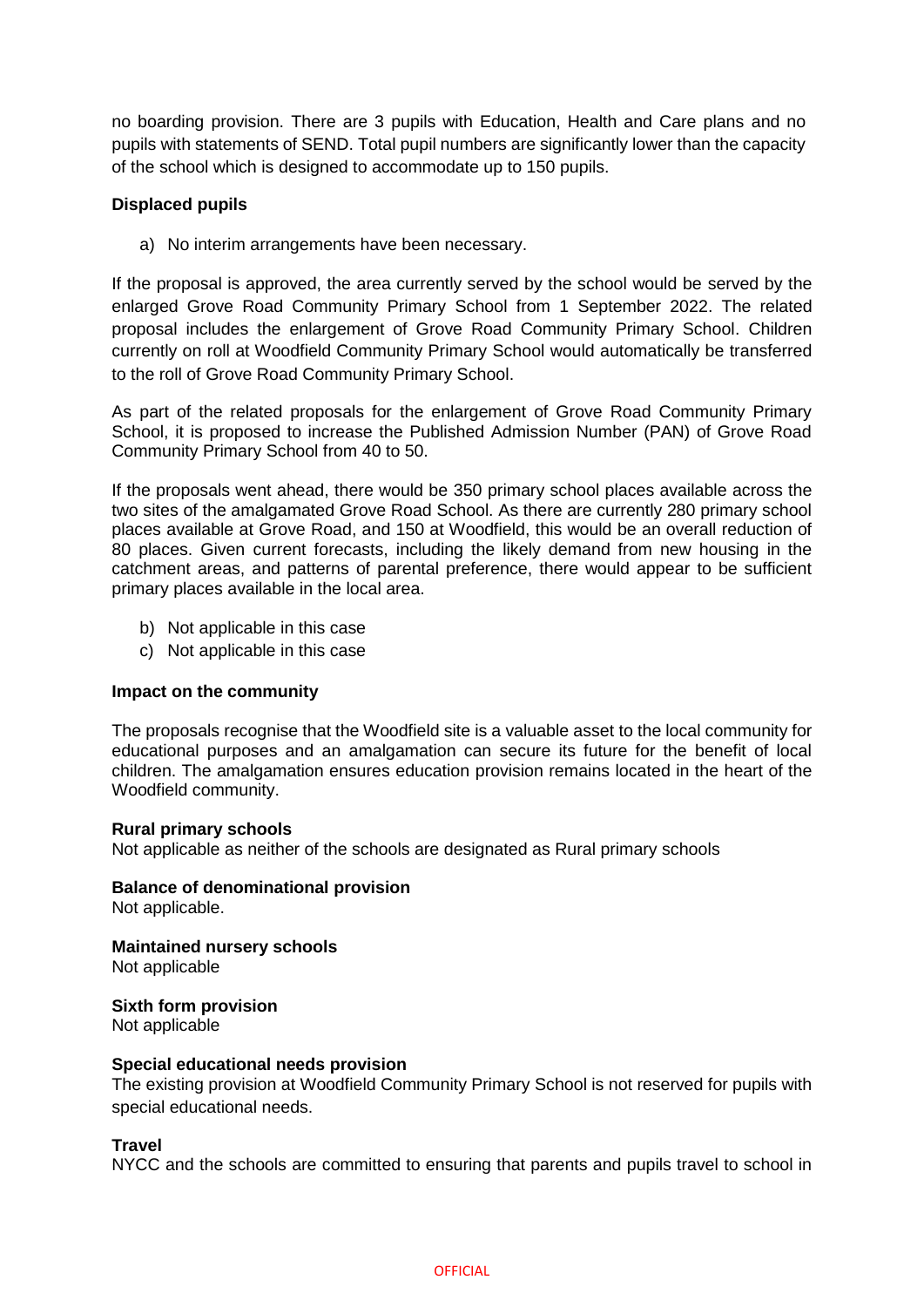sustainable way and are encouraged to walk or cycle to school where possible. There is not anticipated to be any impact on home to school transport.

Where a child attends a school which is not their normal school or nearest school, parents are normally responsible for making transport arrangements. Eligibility for home to school transport will be determined in line with the County Council's current home to school transport policy and procedures based on each child's home address and individual circumstances.

Grove Road Community Primary School are proposing to have a walking bus, that would enable parents to drop their child at either the Grove Road or Woodfield site and then children who need to will be able to walk safely to the other site accompanied by school staff. They will look at the timings of the school day to ensure that parents who choose to drop off or collect children from both sites are able to do so. Grove Road School also has wrap around care provision that will continue to be available from 7:30am to 5:30pm. Other opportunities, including clubs, will be looked at closely across both sites. These arrangements will help mitigate against increased car use.

# **Consultation**

The decision to consult on amalgamation was taken by the Executive Member for Education and Skills following a request from the governing bodies of both schools on 23 November 2021. A consultation paper setting out the proposal was sent to parents of pupils on roll, staff at the two schools, as well as other interested parties and individuals. A copy of the consultation paper is attached as Appendix 1. A list of the consultees is attached as Appendix 2. The consultation period ran from 2 December 2021 to 28 January 2022. Public consultation meetings were held on 10 and 17 January 2022, and notes of those meetings are attached as Appendix 3. There have been 12 consultation responses received (Appendix 4).

#### **Related proposals**

This proposal is related to proposals for the enlargement of premises of Grove Road Community Primary School by expansion onto an additional site using the site of Woodfield Community Primary School.

#### **Procedure for making representations (objections and comments)**

Within four weeks from the date of publication of this proposal, any person may object to or make comments on the proposal by sending them to Strategic Planning - Children and Young People's Service, North Yorkshire County Council, County Hall, Northallerton, DL7 8AD, or emailing schoolorganisation@northyorks.gov.uk by 5pm on 31 March 2022.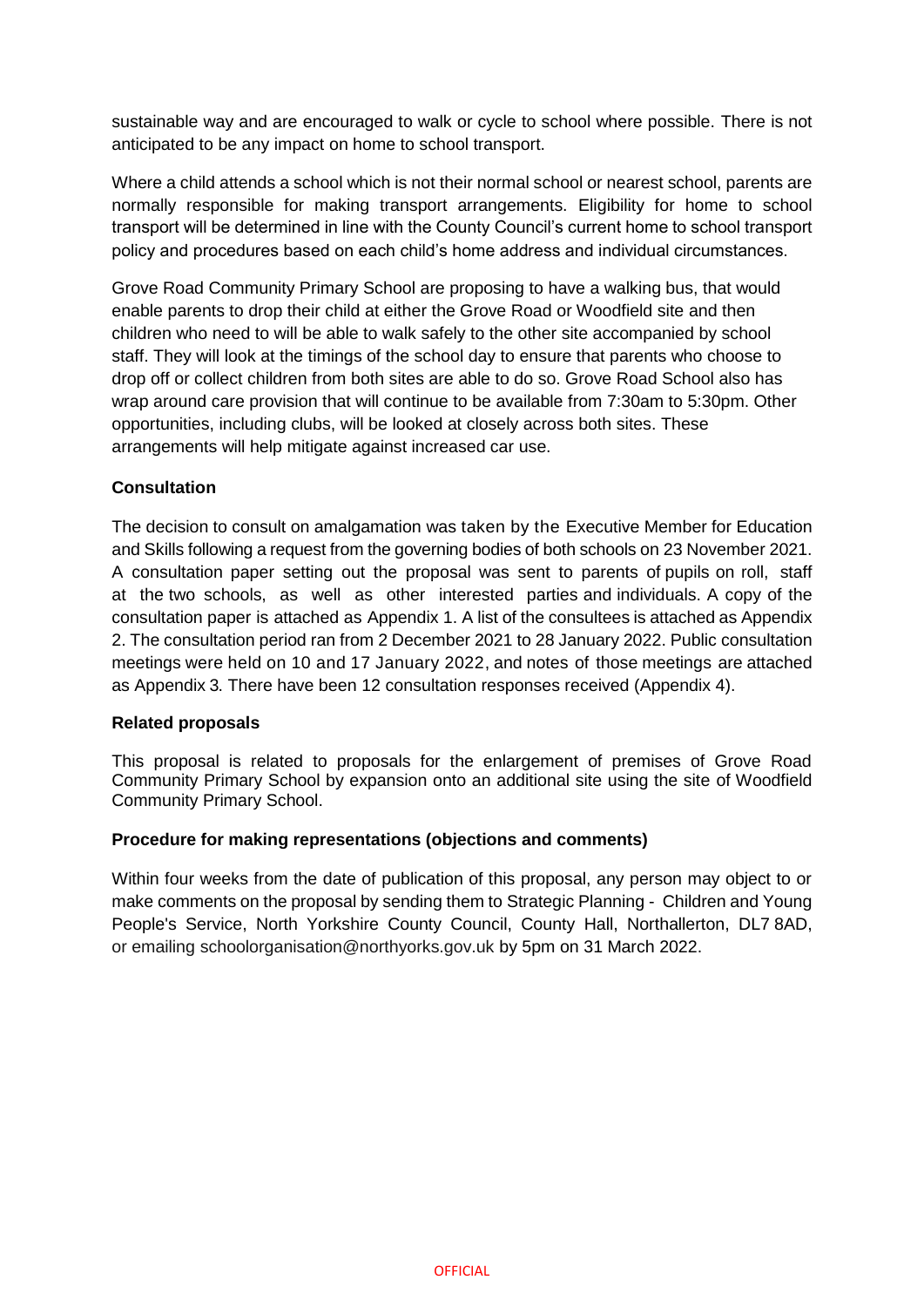**Amalgamation of Harrogate, Grove Road Community Primary School and Woodfield Community Primary School, through the technical closure of Woodfield Community Primary School as a separate entity, and the enlargement of premises of Grove Road Community Primary School by expansion onto the Woodfield site**

**Part 2 - Grove Road Community Primary School – Enlargement of premises by expansion onto an additional site** 

# **Statutory proposals for Prescribed Alterations – Change of Age Range and Enlargement**

# **Contact details**

Proposal published by North Yorkshire County Council, County Hall, Northallerton, DL7 8AD, to make prescribed alterations to Harrogate, Grove Road Community Primary School, Grove Road, Harrogate, North Yorkshire, HG1 5EP from 1 September 2022.

Grove Road Community Primary School is a 3-11 community school in the Harrogate area.

#### **Implementation**

It is proposed to enlarge Grove Road Community Primary School from 1 September 2022, by expansion onto an additional site, using the site of Woodfield Community Primary School, Woodfield Road, Harrogate, North Yorkshire, HG1 4HZ. The current capacity of the school is 280 and the proposed capacity will be 350. The current number of pupils registered at the school is 292. The current admission number for the school is 40 and the proposed admission number will be 50. The current age range of the school is 3-11 and the proposed age range will be 3-11.

#### **Description of alteration**

The proposal is to enlarge Grove Road Community Primary School with effect from 1 September 2022. The enlarged school would have a capacity of 350 places plus nursery provision. This proposal is related to the closure of Woodfield Community Primary School.

#### **Objective**

The objective of this proposal, and the related proposal to close Woodfield Community Primary School, is to create an amalgamated school through the technical closure of Woodfield Community Primary School as a separate entity from 31 August 2022, and the enlargement of premises of Grove Road Community Primary School by expansion onto the Woodfield site from 1 September 2022.

Woodfield Community Primary School was inspected by Ofsted in January 2020, who found the overall effectiveness to be inadequate and the school became subject to special measures. Any maintained school that is judged inadequate by Ofsted is required to become a sponsored academy. The Regional Schools Commissioner has been unable to secure an Academy Trust to sponsor Woodfield School due to viability concerns. Where a school would not be viable as an academy, it is expected the local authority will close the school and that the Secretary of State can direct them to do so if necessary.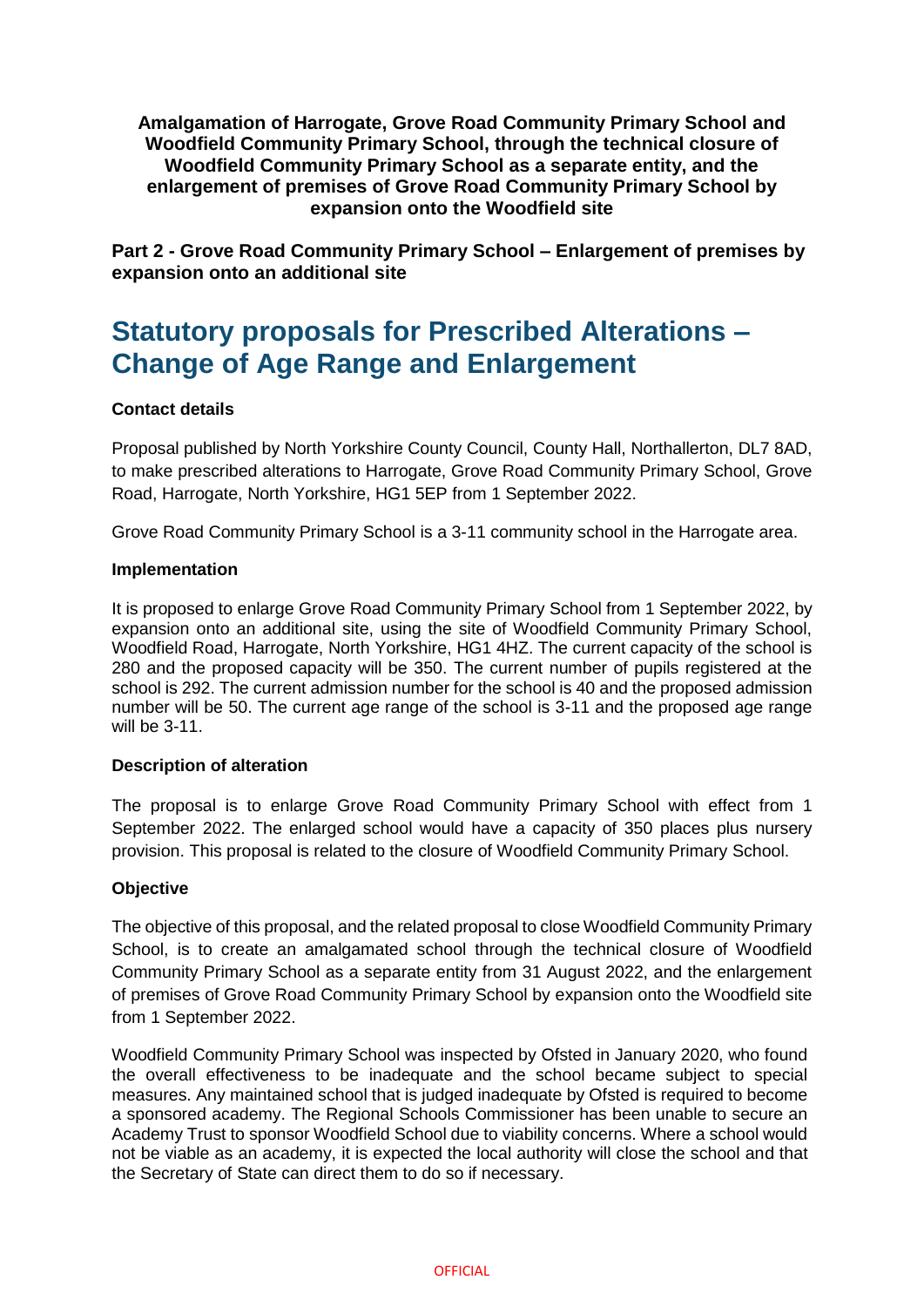The governing bodies of Grove Road and Woodfield Schools recognise that the Woodfield site is a valuable asset to the local community for educational purposes and by pursuing an amalgamation they can secure its future for the benefit of local children. The amalgamation ensures education provision remains located in the heart of the Woodfield community.

#### **Effect on other schools, academies and educational institutions**

There is not anticipated to be any effect on other schools, academies and educational institutions, other than those covered by these proposals.

# **Project costs and indication of how these will be met, including how long term value for money will be achieved.**

Grove Road School has produced a long-term financial forecast to explore the viability of the amalgamation proposal. This model suggests that where the PAN is set at 50, the financial position can be sustainable over the long term. This is dependent on both pupil numbers and the level of staffing and there will always be some degree of uncertainty in any school financial forecast over the longer term. Should the amalgamation go ahead on 31 August 2022, any deficit on the Woodfield budget on that date would be absorbed by the County Council.

The scope for site improvements are being explored, including reopening a gate at the rear of the Woodfield School site, to provide a shorter, safer walking route to and from both sites. Some capital works may be able to be funded from Section 106 developer contributions, while other funding may be a call on the Schools Condition Grant, for which the next allocation will be made from central government to the County Council in spring 2022.

#### **Consultation**

The decision to consult on amalgamation was taken by the Executive Member for Education and Skills following a request from the governing bodies of both schools on 23 November 2021. A consultation paper setting out the proposal was sent to parents of pupils on roll, staff at the school as well as other interested parties and individuals. A copy of the consultation paper is attached as Appendix 1. A list of the consultees is attached as Appendix 2. The consultation period ran from 2 December 2021 to 28 January 2022. Public consultation meetings were held on 10 and 17 January 2022, note of those meetings are attached as Appendix 3. There have been 12 consultation responses received (Appendix 4).

#### **Related Proposals**

This proposal is related to proposals for the closure of Woodfield Community Primary School.

#### **Procedure for making representations (objections and comments)**

Within four weeks from the date of publication of this proposal, any person may object to or make comments on the proposal by sending them to Strategic Planning - Children and Young People's Service, North Yorkshire County Council, County Hall, Northallerton, DL7 8AD, or emailing schoolorganisation@northyorks.gov.uk by 5pm on 31 March 2022.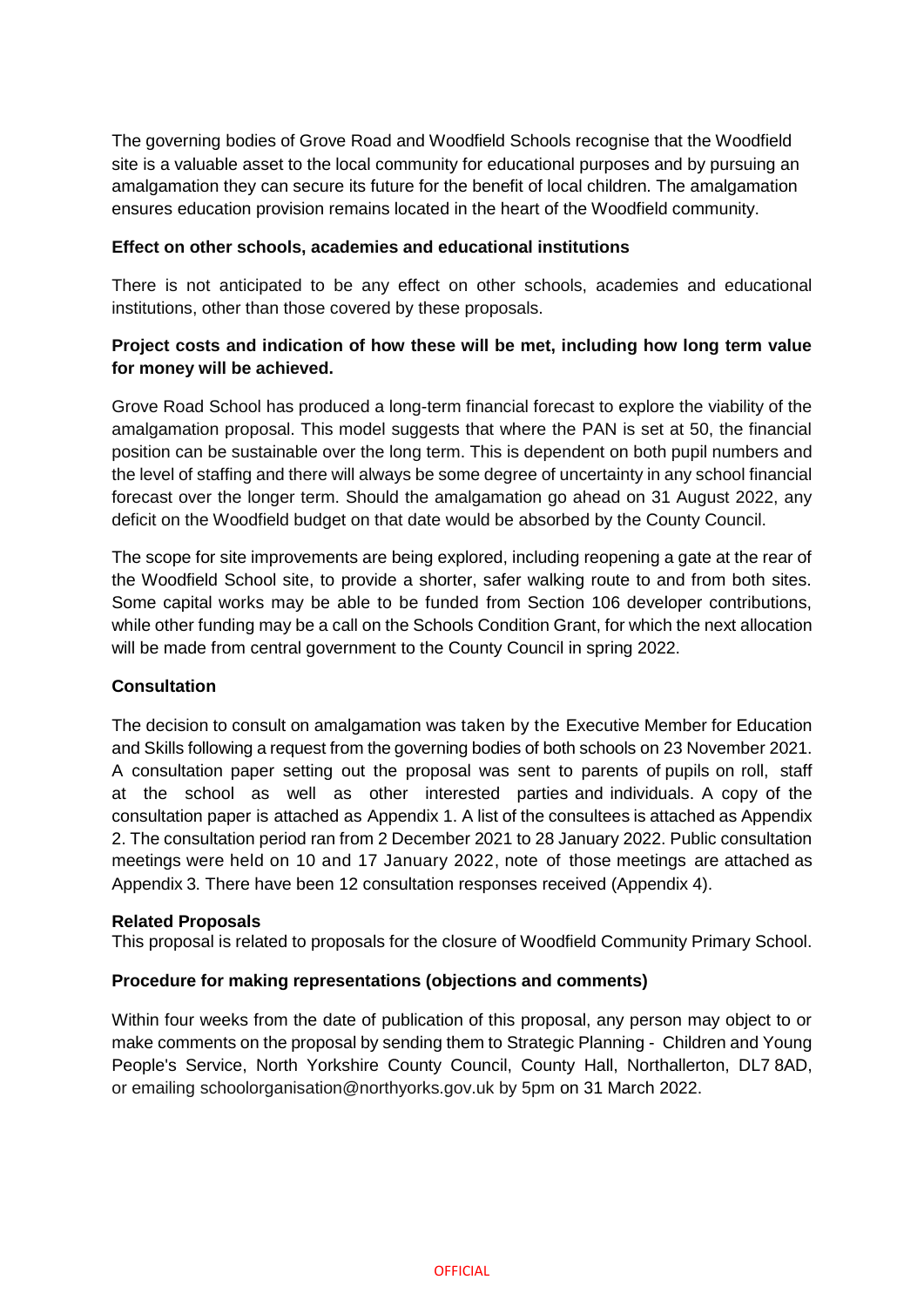

# *Consultation Document*

**Proposals to amalgamate Grove Road Community Primary School and Woodfield Community Primary School, Harrogate** 

**from 1 September 2022**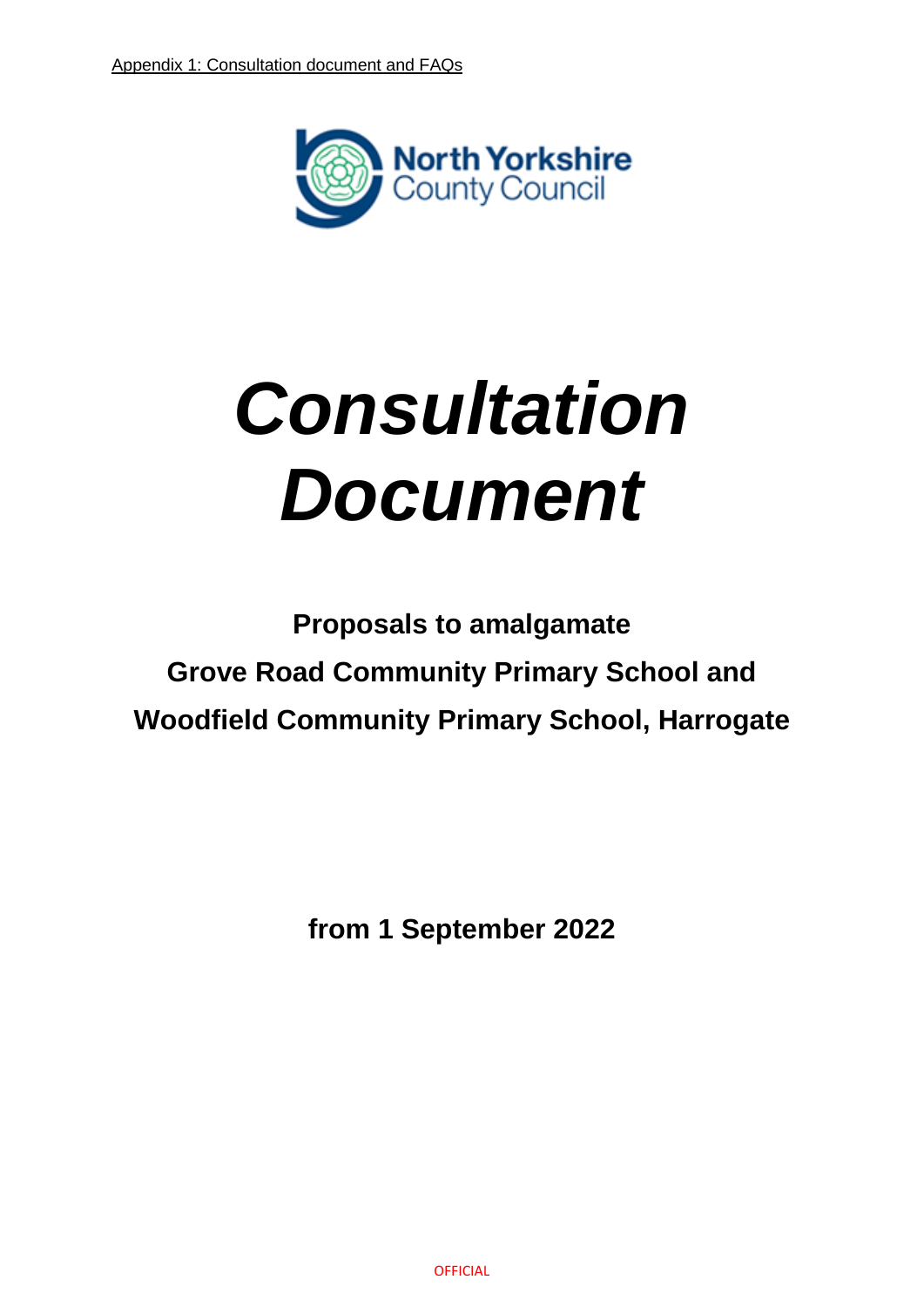# **Grove Road Community Primary School**

# **and Woodfield Community Primary School, Harrogate**

November 2021

This paper sets out proposals by North Yorkshire County Council to amalgamate Grove Road Community Primary School and Woodfield Community Primary School in Harrogate. This would mean that Woodfield Community Primary School would become part of Grove Road Community Primary School from 1 September 2022 with both school sites remaining open. As part of the amalgamation there would need to be a technical closure of Woodfield Community Primary School as a separate entity and the enlargement of premises and expansion onto the Woodfield site of Grove Road Community Primary School.

The Governing Bodies of both Grove Road and Woodfield schools have asked North Yorkshire County Council to carry out this consultation.

Both Governing Bodies see this as an exciting opportunity to enhance the facilities of Grove Road School, organising sustainable education across both sites aiming for the best possible provision for all pupils, and importantly ensuring that the Woodfield site continues to be used for education of the wider community.

This paper gives the background to the proposals. There will be an in-person public meeting on: **Monday 10 January 2022 at 6.30 pm at Woodfield Primary School.** 

There will also be a virtual (on-line) public meeting on **Monday 17 January 2022 at 6.30 pm.** If you wish to be part of this virtual meeting could you please let us know by emailing [schoolorganisation@northyorks.gov.uk](mailto:schoolorganisation@northyorks.gov.uk) and joining instructions will be provided.

#### **Background**

Grove Road Community Primary School serves much of High Harrogate. The school is currently operating at capacity. Woodfield Community Primary School serves Woodfield and parts of the Bilton area of Harrogate. The school has been under-subscribed for a number of years.

Grove Road Community Primary School was last inspected by Ofsted in June 2018 through a short inspection, which judged the school to continue to be good. This followed a more detailed inspection in 2014.

Woodfield Community Primary School was inspected by Ofsted in January 2020, who found the overall effectiveness to be inadequate and the school became subject to special measures. Any maintained school that is judged inadequate by Ofsted is required to become a sponsored academy. The Regional Schools Commissioner has been unable to secure an Academy Trust to sponsor Woodfield School due to viability concerns. Where a school would not be viable as an academy, it is expected the local authority will close the school and that the Secretary of State can direct them to do so if necessary.

Since January 2020, there have been considerable changes in staffing at Woodfield School. The current acting executive headteacher and acting head of school took up leadership at the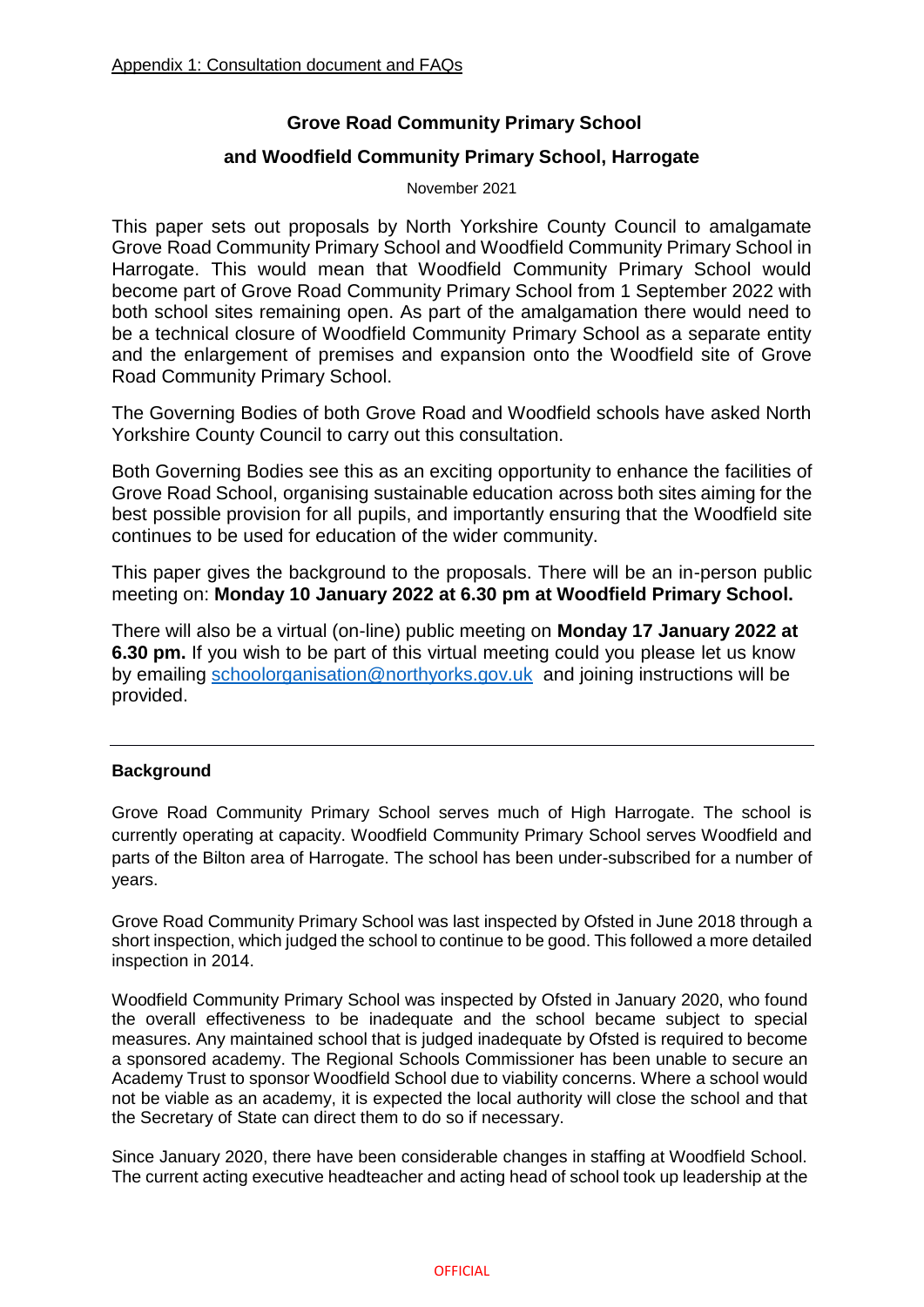start of the summer term 2020. The latest monitoring visit by Ofsted to Woodfield School in June 2021 found that leaders and managers are taking effective action towards the removal of special measures, and that the local authority's statement of action and the school's action plan were both fit for purpose. It is important to recognise the efforts of all those who have been involved in this improvement journey.

However, the current arrangements can only be temporary and the absence of an academy sponsor means that Woodfield School faces an uncertain future. Therefore work began earlier this year to assess how education provision within the Woodfield community could be preserved. The current proposals for amalgamation have been developed by members of the school governing bodies and LA officers. The two governing bodies carefully considered the proposals before autumn half term, and both agreed to ask the County Council to start this consultation on the amalgamation of Woodfield and Grove Road Community Primary Schools.

#### **Pupil Numbers**

As at November 2021 there are 49 pupils of mainstream school age at Woodfield Community Primary School and 292 pupils at Grove Road Community Primary School. Both schools also offer nursery provision for children aged 3 and 4. Pupil numbers in each year group (as at November 2021) are set out below.

| Year group        | <b>Grove Road</b> | Woodfield |
|-------------------|-------------------|-----------|
| 2021-22           | School            | School    |
| Reception         | 40                |           |
| Year 1            | 37                | 2         |
| Year <sub>2</sub> | 40                | 11        |
| Year <sub>3</sub> | 41                |           |
| Year 4            | 43                | 12        |
| Year <sub>5</sub> | 47                | 3         |
| Year <sub>6</sub> | 44                | 11        |
| Total             | 292               | 49        |

Places for children currently attending Woodfield School would be made available through the amalgamation with Grove Road. Parents could also express a preference for any alternative school.

As part of the amalgamation proposals, it is proposed to increase the Published Admission Number (PAN) of Grove Road Community Primary School from 40 to 50. The PAN is the number of school places that must be offered in reception each year.

If the proposals went ahead, there would be 350 primary school places available across the two sites of the amalgamated Grove Road School. As there are currently 280 primary school places available at Grove Road, and 150 at Woodfield, this would be an overall reduction of 80 places. Given current forecasts, including the likely demand from new housing in the catchment areas, and patterns of parental preference, there would appear to be sufficient primary places available in the local area. Birth rates in the district are falling, and pupils living in the Woodfield and Grove Road catchment areas attend a wide variety of primary schools. There would be scope to increase the PAN at Grove Road School at a later date, if required and subject to consultation.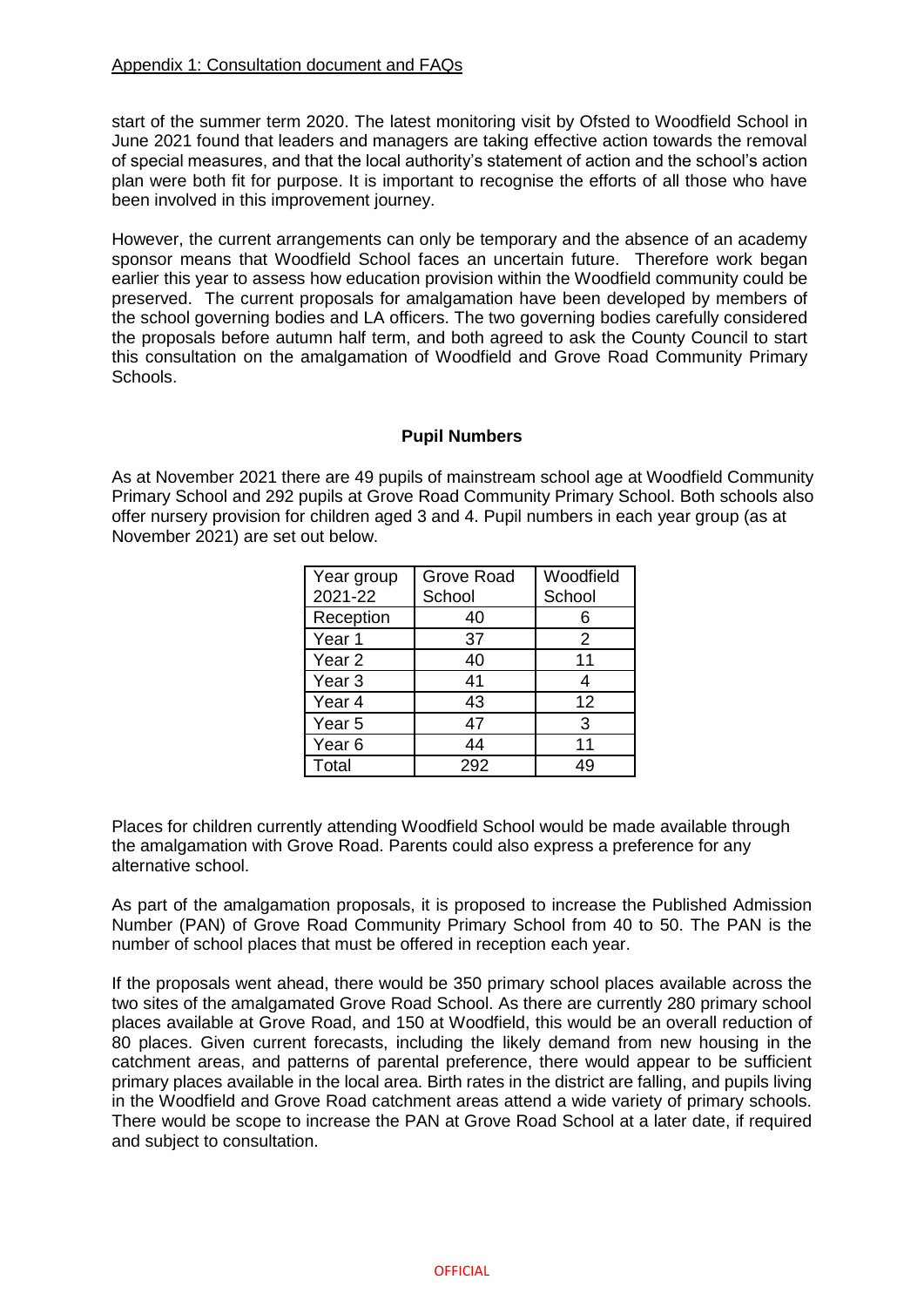# **The Financial Position**

Grove Road School has produced a long-term financial forecast to explore the viability of the amalgamation proposal. This model suggests that where the PAN is set at 50, the financial position can be sustainable over the long term. This is dependent on both pupil numbers and the level of staffing and there will always be some degree of uncertainty in any school financial forecast over the longer term.

Should the amalgamation go ahead from 31 August 2022, any deficit on the Woodfield School budget on that date would be absorbed by the County Council.

# **The Proposal**

It is proposed to amalgamate Grove Road Community Primary School and Woodfield Community Primary School from 1 September 2022. As part of the amalgamation there would need to be a technical closure of Woodfield Community Primary School as a separate entity, and the enlargement of premises and expansion onto the Woodfield site of Grove Road Community Primary School.

If this proposal went ahead, Grove Road Community Primary School would operate as a split site school:

- From September 2022, all Nursery children would be based at the current Woodfield site (Grove Road Nursery); all Year Reception to Year 6 pupils would be based at the current Grove Road site.
- All families of children currently attending Woodfield school and who choose to join Grove Road Community Primary School can be accommodated at the existing Grove Road site
- From September 2023, all Nursery children and Reception pupils (2023 cohort) would be based at the current Woodfield site (Grove Road Early Years); all Year 1 to Year 6 pupils would be based at the Grove Road site.
- Growth is expected to continue so that eventually Grove Road Early Years and Grove Road Key Stage 1 would be located at the current Woodfield site and Grove Road Key Stage 2 would be accommodated at the current Grove Road site.

Some Targeted Mainstream Provision would also be based at the current Woodfield site, in addition to that already available on the Grove Road site. Targeted Mainstream Provision offers enhanced levels of specialist support over and above that usually available in mainstream schools, to provide an appropriate environment and personalised support for children and young people with SEND, who are able to access mainstream learning.

Additional capacity would be available on the Grove Road site for specialist provision such as Thrive (social and emotional wellbeing), science, humanities and drama.

Both Governing Bodies see this as an exciting opportunity to enhance the facilities of Grove Road School, organising sustainable education across both sites aiming for the best possible provision for all pupils, and importantly ensuring that the Woodfield site continues to be used for education of the wider community.

#### **Staff**

The County Council is the employer for staff at both Grove Road Community Primary School and Woodfield Community Primary School and the Governing Bodies will seek to protect employment as far as possible for staff currently employed at Woodfield. A separate HR consultation process for staff and their professional associations will commence in the spring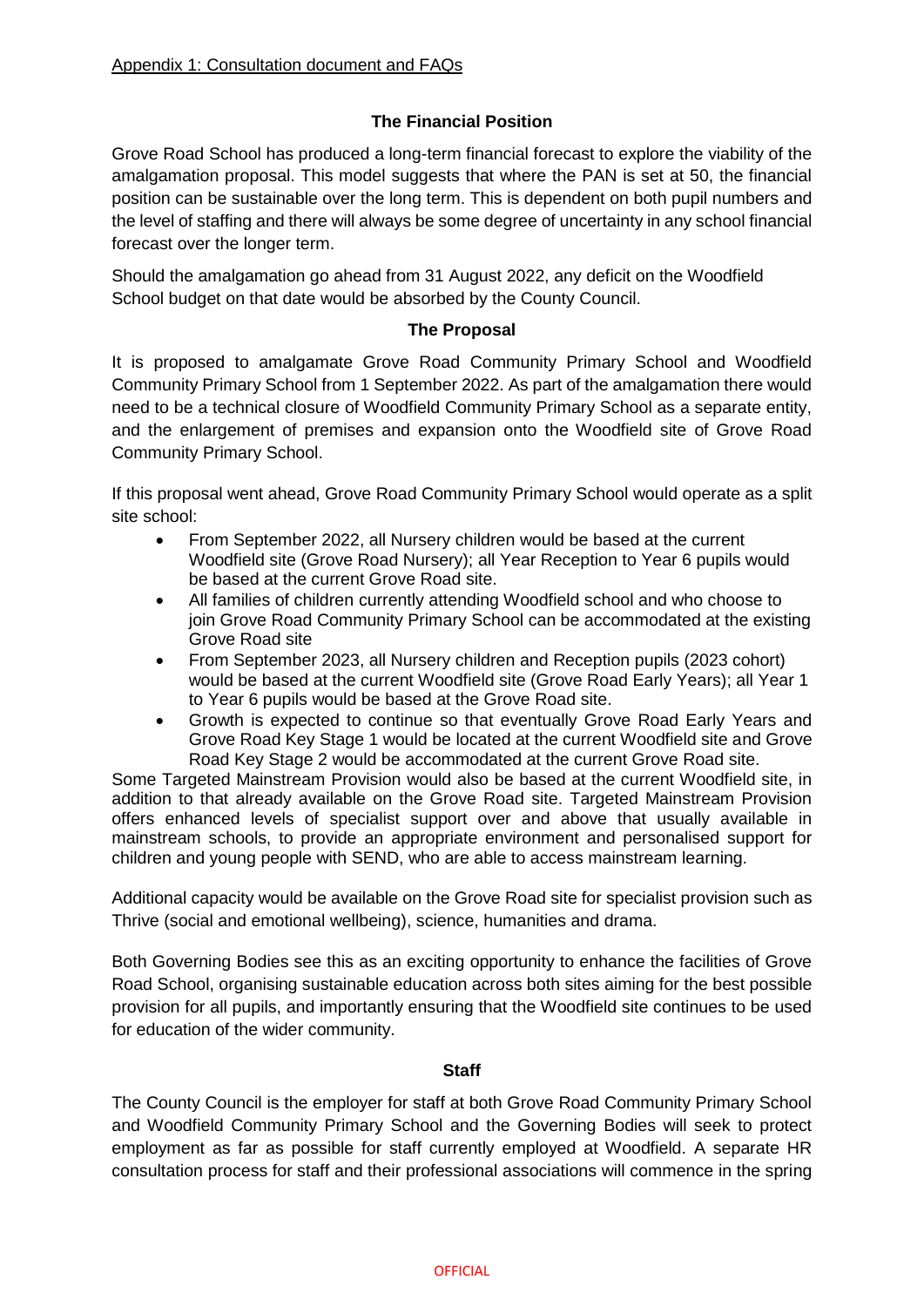term and the Governing Bodies will most likely propose an internal transfer of staff from Woodfield to Grove Road, following Transfer of Undertakings (Protection of Employment) (TUPE) principles.

# **Alternative options for Woodfield Primary School**

Any maintained school like Woodfield that has been judged inadequate by Ofsted is required to become a sponsored academy. The Regional Schools Commissioner has been unable to secure an Academy Trust to sponsor Woodfield School due to viability concerns.

Where the Secretary of State considers that a school would not be viable as an academy, it is expected that the local authority will close the school and the Secretary of State can direct them to do so if necessary. Any alternative proposal to close the school and cease education provision on the Woodfield school site would be consulted on separately.

An academy order can also be revoked where a school has been re-inspected by Ofsted and judged Good or Outstanding, and the Secretary of State is satisfied that the improvement can be sustained without the support of a strong sponsor. As noted above, while Ofsted has recognised the improvements that have been made at Woodfield, the current leadership arrangements can only be temporary.

# **What Happens Next?**

Your views about this proposal are welcomed. You can either complete and return the attached response sheet, or submit an online response.

Paper responses should be returned to North Yorkshire County Council at the address below:

FREEPOST RTKE-RKAY-CUJS Grove Road and Woodfield Strategic Planning North Yorkshire County Council County Hall NORTHALLERTON DL7 8AE

Online responses may be submitted by following this link:

<https://consult.northyorks.gov.uk/snapwebhost/s.asp?k=163671352052>

#### **The closing date for responses is 28 January 2022**

All responses to the consultation received by this date will be considered by the County Council's Executive committee on 22 February 2022.

If the County Council's Executive decides to proceed, then statutory proposals would be published on 3 March on the County Council's website and statutory notices placed in the local press and on the school gates. These statutory proposals would provide a further four weeks for representations to be made. A final decision would then be made in April 2022 by the County Council's Executive (or by the Executive Member for Education and Skills, if there were no objections to statutory proposals). If agreed, the schools would amalgamate from 1 September 2022.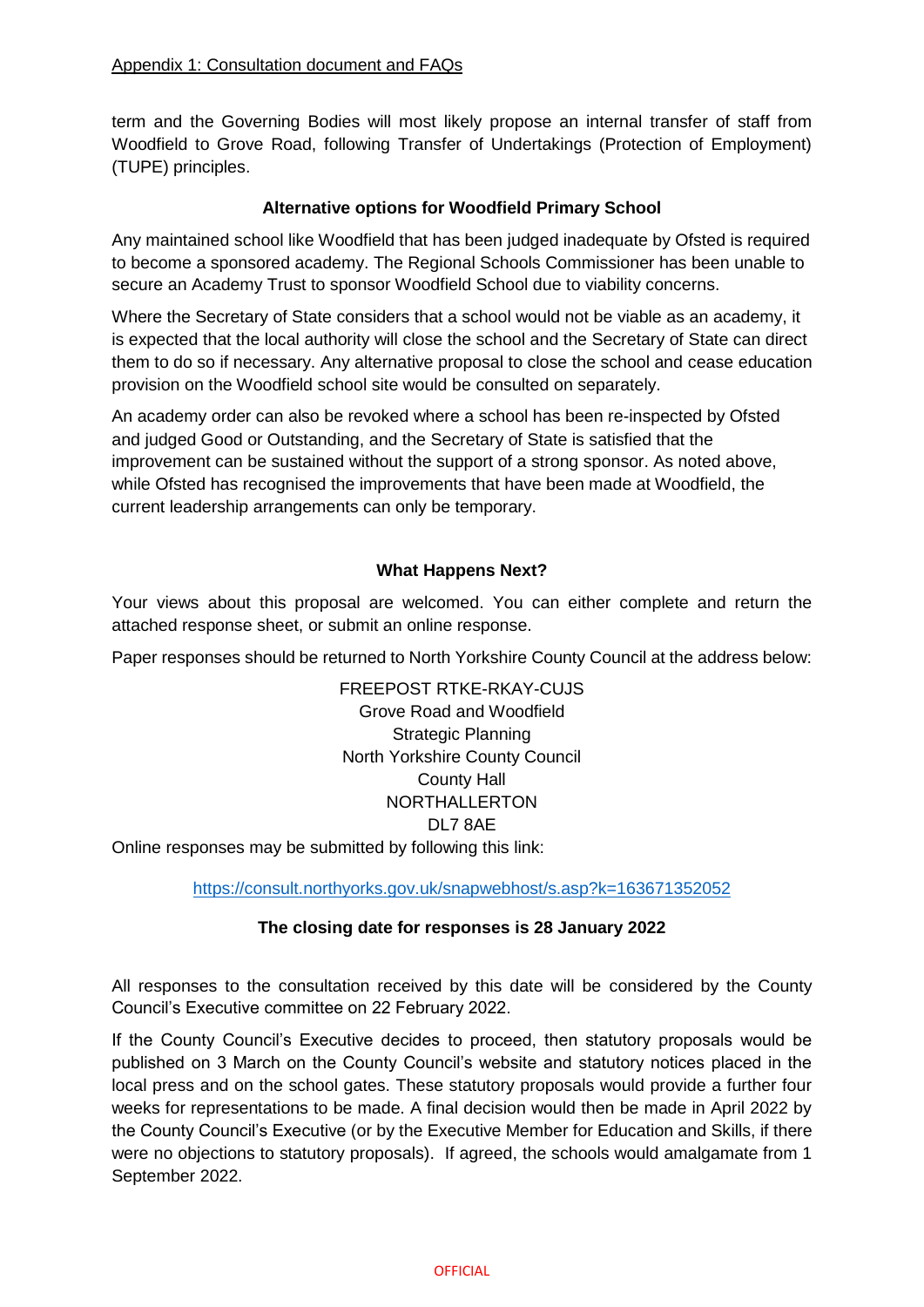# **Anticipated key dates**

All dates are subject to approvals at each stage.

| <b>Consultation opens</b>                                                                                                                                                    | 2 December 2021                                                  |
|------------------------------------------------------------------------------------------------------------------------------------------------------------------------------|------------------------------------------------------------------|
| Public meetings                                                                                                                                                              |                                                                  |
| In-person public meeting                                                                                                                                                     | Monday 10 January 2022 at 6.30 pm<br>at Woodfield Primary School |
| Virtual (on-line) public meeting                                                                                                                                             | Monday 17 January 2022 at 6.30 pm<br>online                      |
| <b>Consultation closes</b>                                                                                                                                                   | <b>28 January 2022</b>                                           |
| <b>County Council's Executive</b><br>considers consultation response                                                                                                         | 22 February 2022                                                 |
| <b>Statutory Proposals published (4</b><br>weeks for representations to be<br>made)                                                                                          | 3 March - 31 March 2022                                          |
| Final decision by County<br>Council's Executive (or the<br><b>Executive Member for Education</b><br>and Skills, if there are no<br>objections to the statutory<br>proposals) | April 2022                                                       |
| Amalgamation takes place                                                                                                                                                     | 1 September 2022                                                 |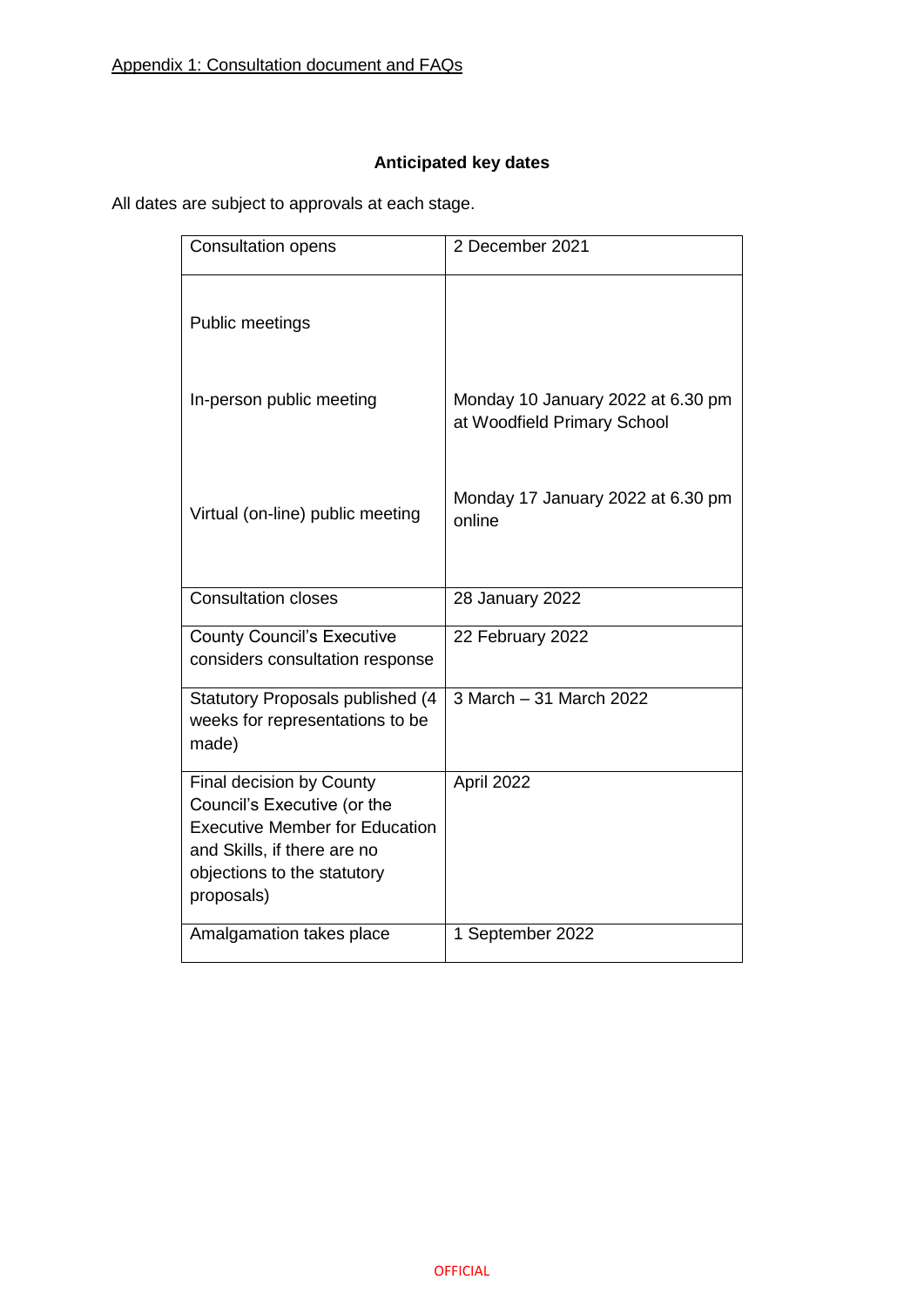# **Grove Road Community Primary School and Woodfield Community Primary School, Harrogate Consultation on proposals to amalgamate**

Observations and/or suggestions:

*Please do not disclose any personal data in your response*

| e.g. Parent/Governor/Teacher/Community |
|----------------------------------------|
|                                        |
|                                        |
|                                        |
| Signed                                 |

Date: .......................................................................................................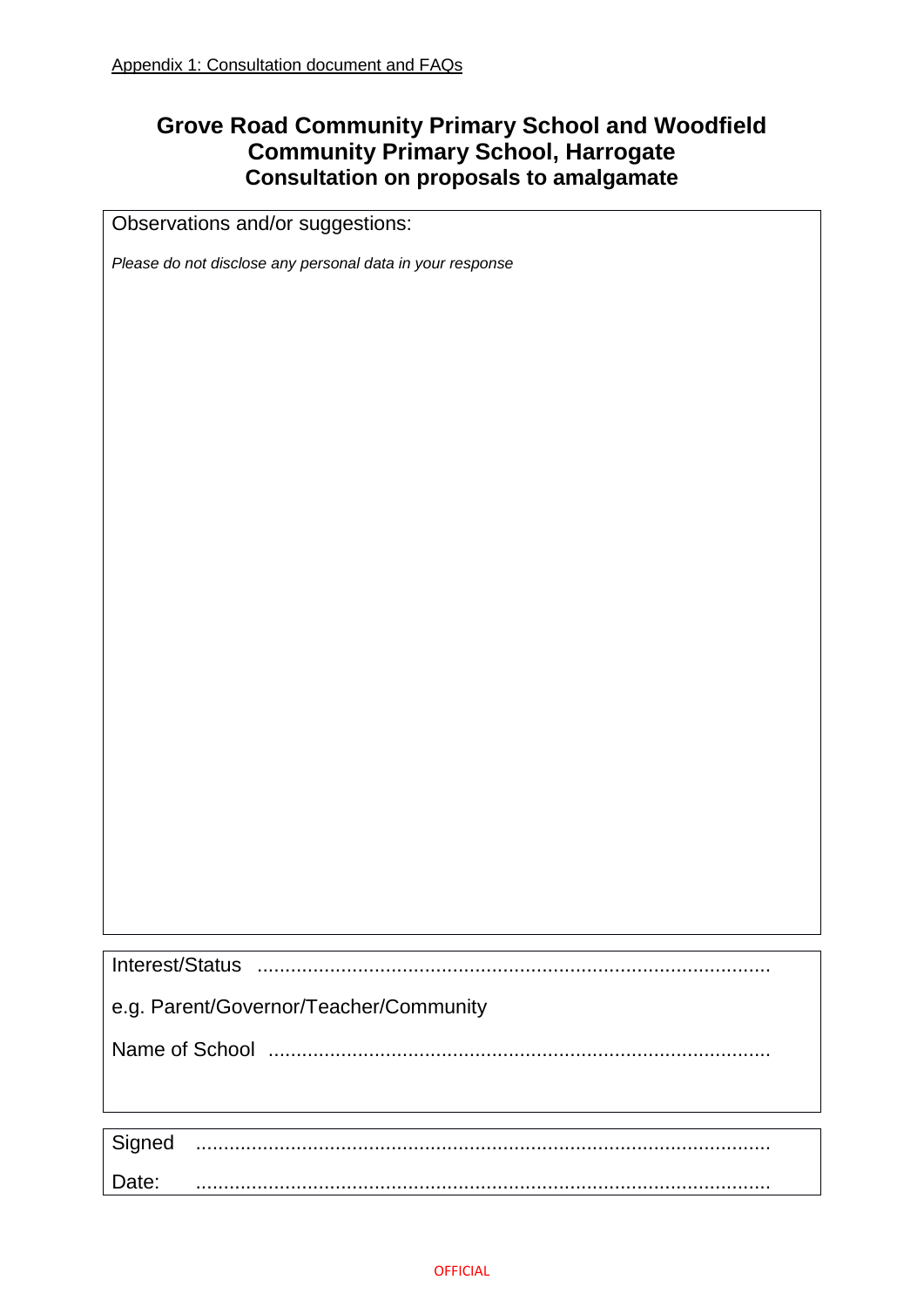To help us assess whether we have provided clear information, please let us know whether you found this consultation easy to understand? YES/NO

Do you have any suggestions for improvement?

……………………………………………………………………………………..……………

**Under the provisions of the Freedom of Information Act 2000, responses to the consultation may be published on the County Council's website where it may be accessed by members of the public. Your personal details will not be published.**

Please send this response sheet to the following "FREEPOST" address. You do not need to use a postage stamp.

# FREEPOST RTKE-RKAY-CUJS

Grove Road and Woodfield Schools

Strategic Planning

North Yorkshire County Council

County Hall

NORTHALLERTON

DL7 8AE

Or go to:

<https://consult.northyorks.gov.uk/snapwebhost/s.asp?k=163671352052>

and submit your response there

# **To be received by no later than 28 January 2022**

*We are collecting this information for the purpose of gathering views on the proposal. Your personal data will not be published or passed to any other organisation unless a legal obligation compels us to do so. We may contact you to discuss your views further. For more information about how your personal data is handled at North Yorkshire County Council please visit: [www.northyorks.gov.uk/privacy](http://www.northyorks.gov.uk/privacy)*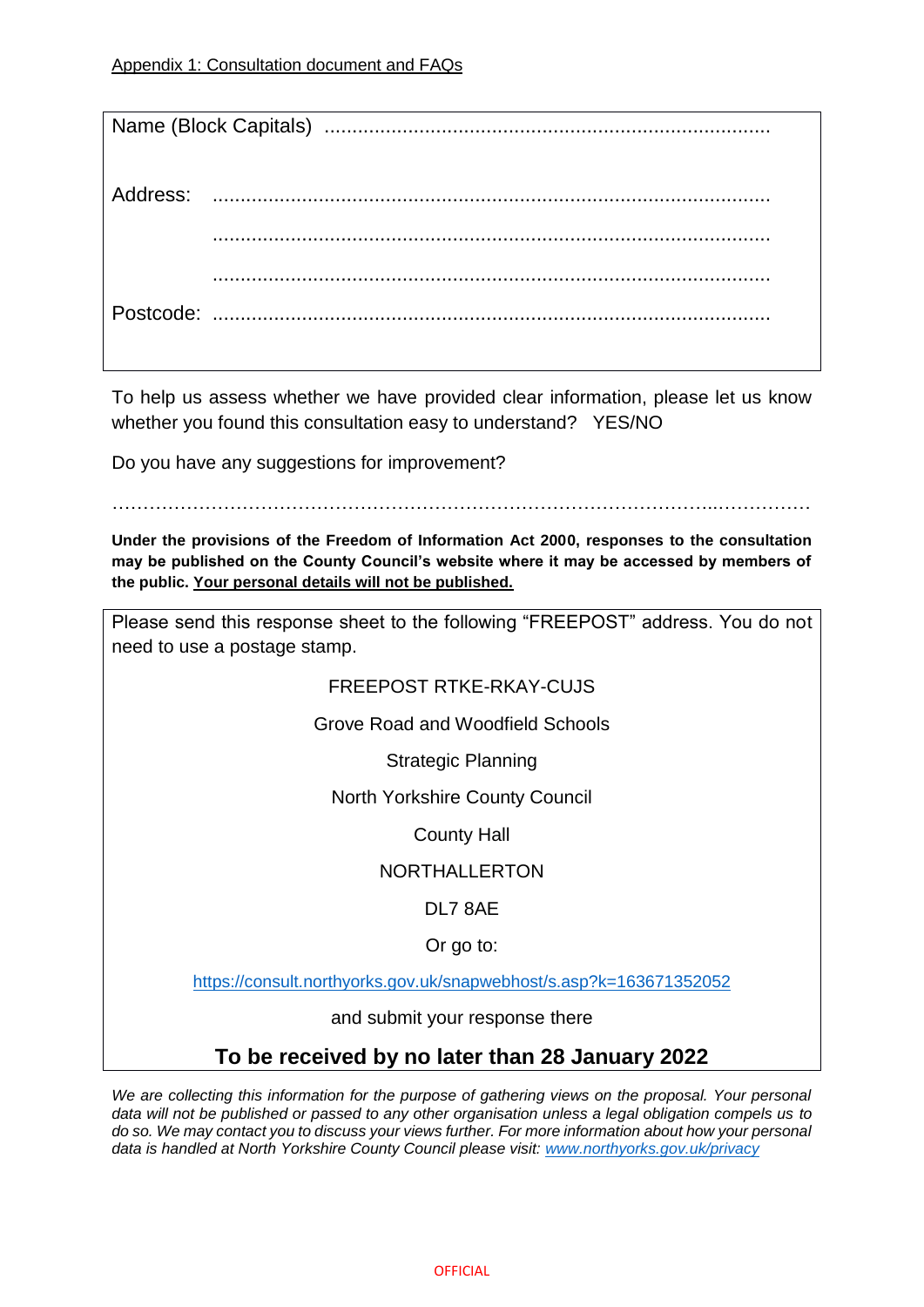# **Proposals to amalgamate Grove Road Community Primary School and Woodfield Community Primary School, Harrogate**

# **Frequently asked questions**

# **What does amalgamation mean?**

An amalgamation is the process of joining Grove Road Community Primary School and Woodfield Community Primary School together. It is different to a merger or federation because we are not creating a new school, or working together as two schools. Woodfield Community Primary School would become a part of Grove Road Community Primary School.

# **How does this happen?**

The Woodfield school site would become part of Grove Road from 1 September 2022. This means that there would be one school (Grove Road Community Primary School) operating across two sites. As part of the amalgamation, Woodfield Community Primary (as it is now) would close and places for children currently attending Woodfield would be made available through the amalgamation with Grove Road.

# **Why does it need to happen?**

Woodfield Community Primary School was judged Inadequate by Ofsted at inspection in January 2020. Any maintained school like Woodfield that has been judged inadequate by Ofsted is required to become a sponsored academy. The Regional Schools Commissioner has been unable to secure an Academy Trust to sponsor Woodfield School due to viability concerns.

Where a school would not be viable as an academy, it is expected that the local authority will close the school and the Secretary of State can direct them to do so if necessary.

# **Why amalgamate and not just close?**

Both governing bodies recognise that the Woodfield site is a valuable asset to the local community for educational purposes and by pursuing an amalgamation they can secure its future for the benefit of local children. The amalgamation ensures education provision remains located in the heart of the Woodfield community.

# **Why Grove Road and not another local school?**

Grove Road has a good Ofsted rating and is in close proximity to families whose children currently attend Woodfield Community Primary School. Grove Road has already successfully welcomed many families who previously attended Woodfield and leaders from Grove Road worked with Woodfield school in 2020 and at the start of the COVID-19 Pandemic. Both schools have a similar ethos in relation to inclusive education.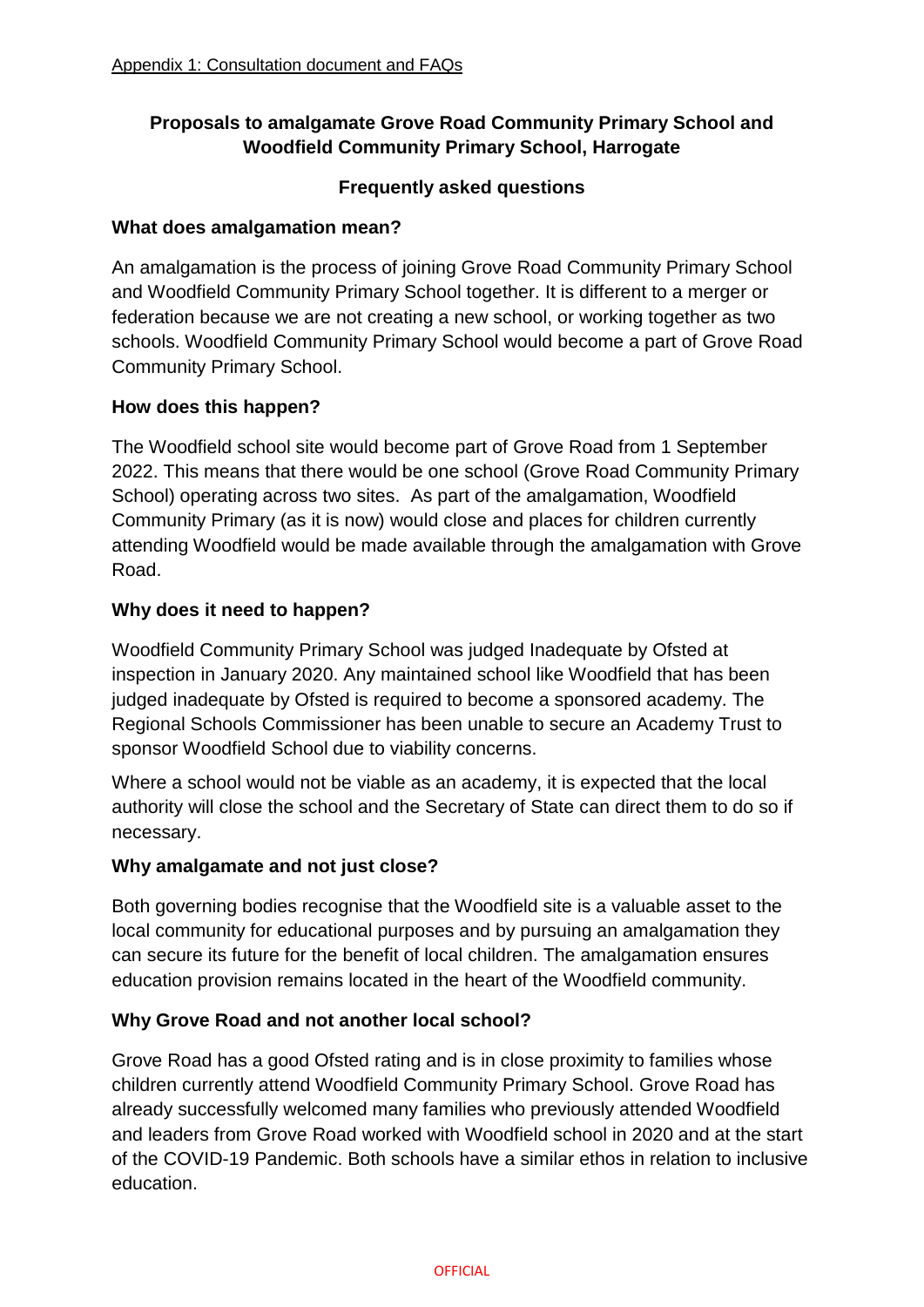# **Why is this proposal exciting for Grove Road?**

The sites are within a mile of each other, which would make it easy to facilitate movement between locations during the school day. This creates an exciting opportunity to enhance the facilities of Grove Road Community Primary School, organising sustainable education across both sites, aiming for the best possible provision for all pupils, and importantly ensuring that the Woodfield site continues to be used for education of the wider community.

# **Why are the proposals being put forward now?**

The latest Ofsted monitoring report of Woodfield Community Primary School in July states that "Leaders and managers are taking effective action towards the removal of special measures" and it is important to recognise the efforts of all those who have been involved in this improvement journey. However, the current arrangements can only be temporary and the absence of an academy sponsor means that Woodfield School faces an uncertain future. These proposals would keep education provision within the Woodfield community.

# **What are the timescales?**

Public consultation runs from 2 December to 28 January. Parents will be provided with a consultation document containing further details about the proposals and a response form for their views. There are public consultation meetings where parents of children at both schools can find out further information, ask questions, and put forward their views.

On 22 February, the County Council's Executive committee will consider all the responses to the consultation and decide whether to proceed with the next step of the proposal. This would involve publishing statutory proposals on the County Council's website and putting statutory notices in the local press and on the school gates. This would give a further four weeks during March for representations to be made. A final decision would then be made by the County Council's Executive in April, and if agreed, Woodfield school would close on 31 August and Grove Road would assume use of the site currently occupied by Woodfield school from 1 September 2022.

# **Where have these proposals come from?**

The proposals have been developed by members of the school governing bodies and LA officers over several months. The two governing bodies carefully considered the proposals before the autumn half term, and both agreed to ask the County Council to start a consultation.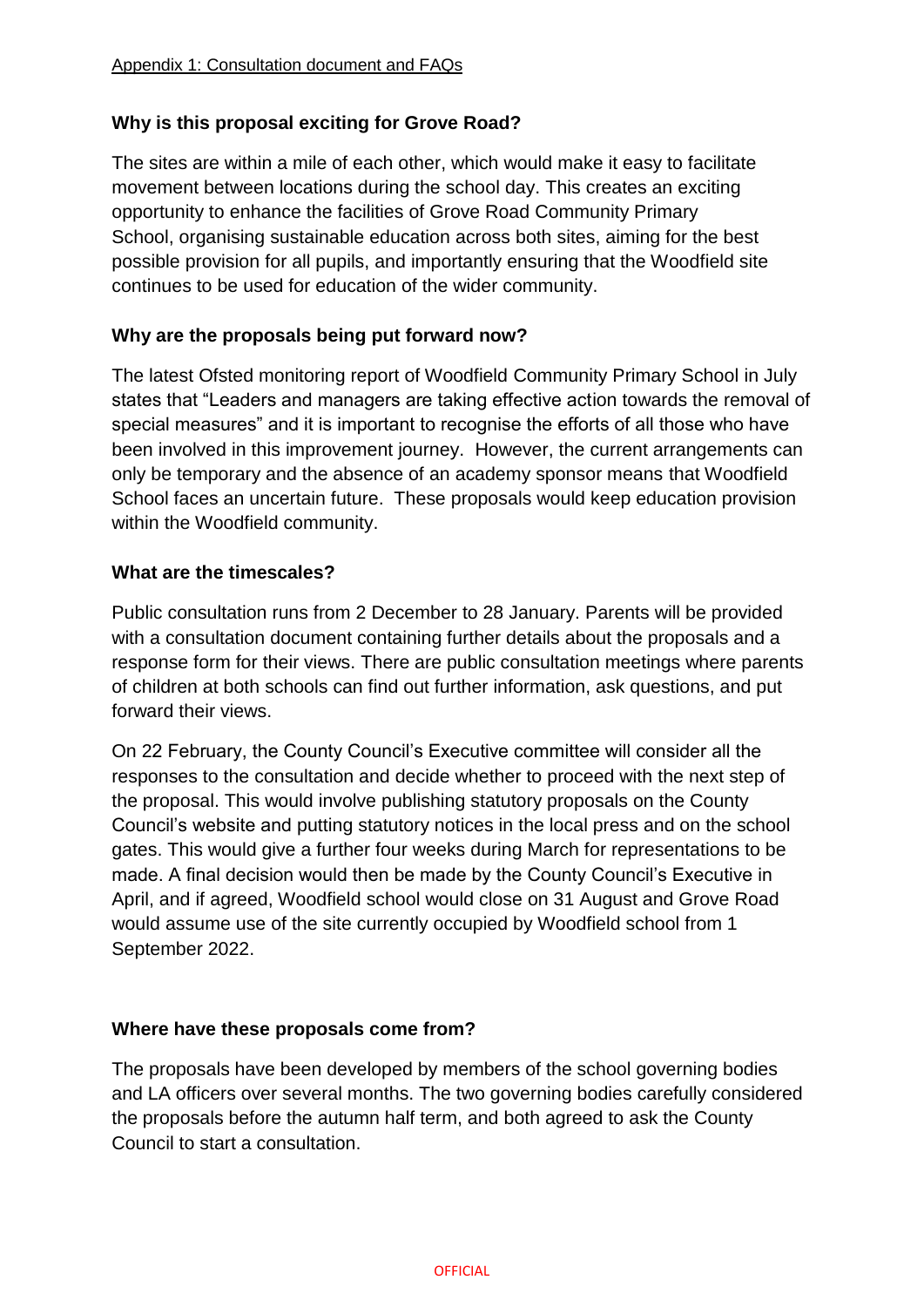# **How would the proposals work practically?**

Our initial plans, to be considered as part of the consultation, are:

- From September 2022, all Nursery children would be based at the current Woodfield site (Grove Road Nursery); all Year Reception to Year 6 pupils would be based at the current Grove Road site.
- All families of children currently attending Woodfield school and who choose to join Grove Road Community Primary School can be accommodated at the existing Grove Road site
- From September 2023, all Nursery children and Reception pupils (2023 cohort) would be based at the current Woodfield site (Grove Road Early Years); all Year 1 to Year 6 pupils would be based at the Grove Road site.
- Growth is expected to continue so that eventually Grove Road Early Years and Grove Road Key Stage 1 would be located at the current Woodfield site and Grove Road Key Stage 2 would be accommodated at the current Grove Road site.

# **What if I have children at both sites?**

The intention is to have a walking bus, across the iron bridge to the back of the Woodfield playing field, that enables parents to drop their child at either school and then children who need to will be able to walk safely to the other site accompanied by school staff. We will look at the timings of the school day to ensure that parents who choose to drop off or collect children from both sites are able to do so. Grove Road school also have wrap around care provision that will continue to be available from 7:30am to 5:30pm. Other opportunities, including clubs, will be looked at closely across both sites.

We'd welcome parents' ideas and views as part of the consultation process.

# **How would the amalgamated school meet the needs of my child?**

The school would work closely with parents, as both Grove Road and Woodfield Schools do now, to meet the needs of individual children. The school would ensure early identification of needs and appropriate support in school and with partner agencies and services as required.

# **What if I want to move my child to another school?**

We would encourage you to share your concerns with your child's Headteacher in the first instance.

There will be opportunities for children and their families to visit Grove Road school and meet key staff as part of the proposal, however if parents feel it would be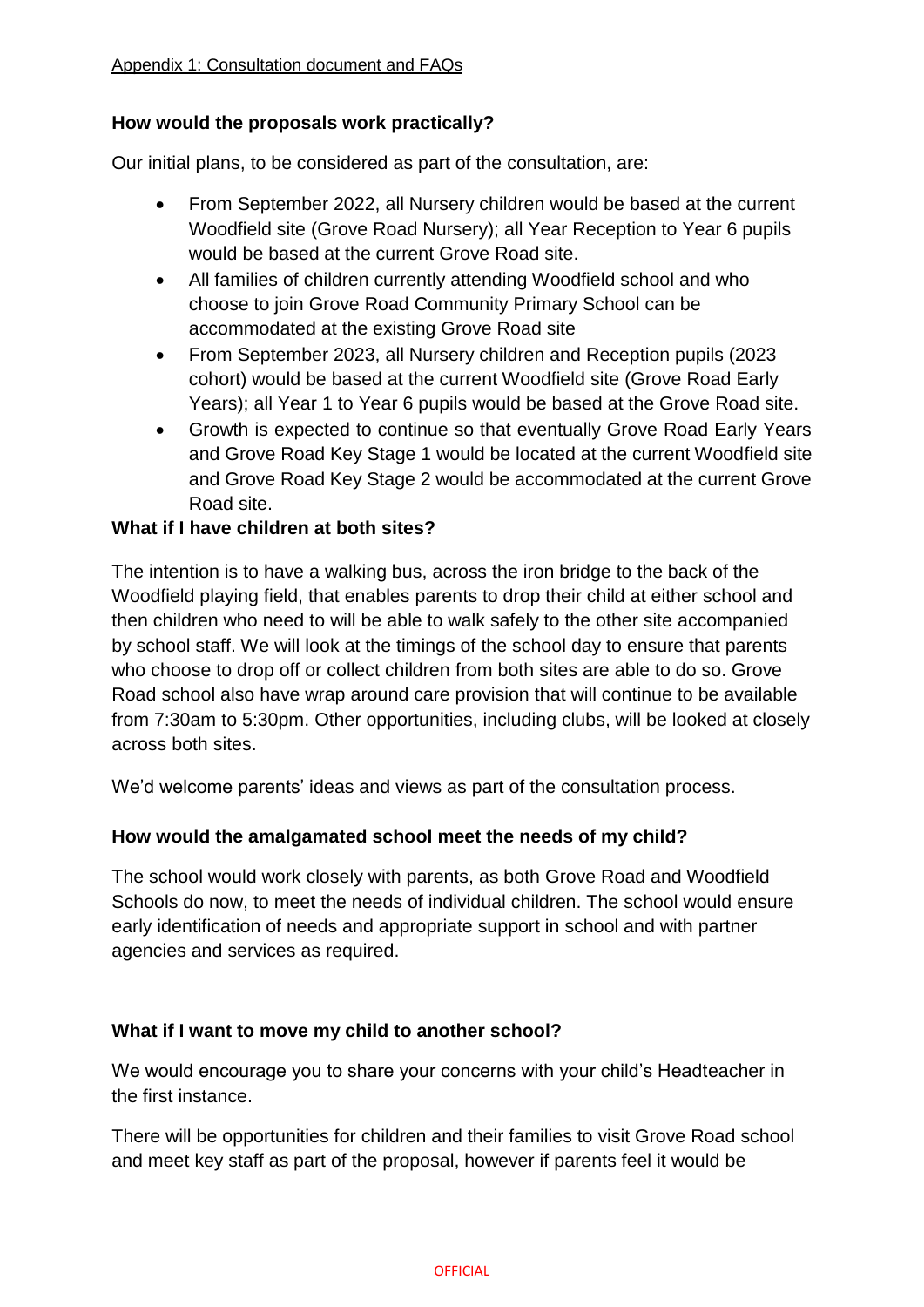beneficial, families are invited to contact the school for an earlier visit. Of course, parents may wish to explore a transfer to another school in the area. If so, please see the information about applying for an in-year school place at:

# <https://www.northyorks.gov.uk/changing-schools-and-year-applications>

The County Council's School Admissions Team can be contacted by email or telephone. Email: [schooladmissions@northyorks.gov.uk](mailto:schooladmissions@northyorks.gov.uk) Tel: 01609 533679

# **What about admissions for Reception for September 2022?**

Parents can apply to either Grove Road or Woodfield School this year to join Reception in September 2022, and if the amalgamation goes ahead, from September 2022, Reception children would be educated at the current Grove Road school site. Children who join the school as part of the September 2023 Reception intake would be based at the current Woodfield site and would remain there until the end of their Year 2.

The deadline for making an application to join reception in September 2022 is 15 January 2022:

<https://www.northyorks.gov.uk/apply-place-primary-or-secondary-school>

# **How can parents get involved?**

The public consultation period runs from 2 December to 28 January. You can send your ideas by online response form or post. There are public consultation meetings, where you can find out more information, ask questions, and put forward your views.

# **What if I have any concerns now?**

Please contact:

Margaret Beagle, Grove Road Chair of Governors via [cofg@groveroad.n](mailto:cofg@groveroad.n-yorks.sch.uk)[yorks.sch.uk](mailto:cofg@groveroad.n-yorks.sch.uk)

Janet Booth, Woodfield Chair of Governors via [cofg@woodfield.n-yorks.sch.uk](mailto:cofg@woodfield.n-yorks.sch.uk)

Mr Parkhouse via [headteacher@groveroad.n-yorks.sch.uk](mailto:headteacher@groveroad.n-yorks.sch.uk)

Mr Atkinson and Miss Marwood via headteacher@woodfield.n-yorks.sch.uk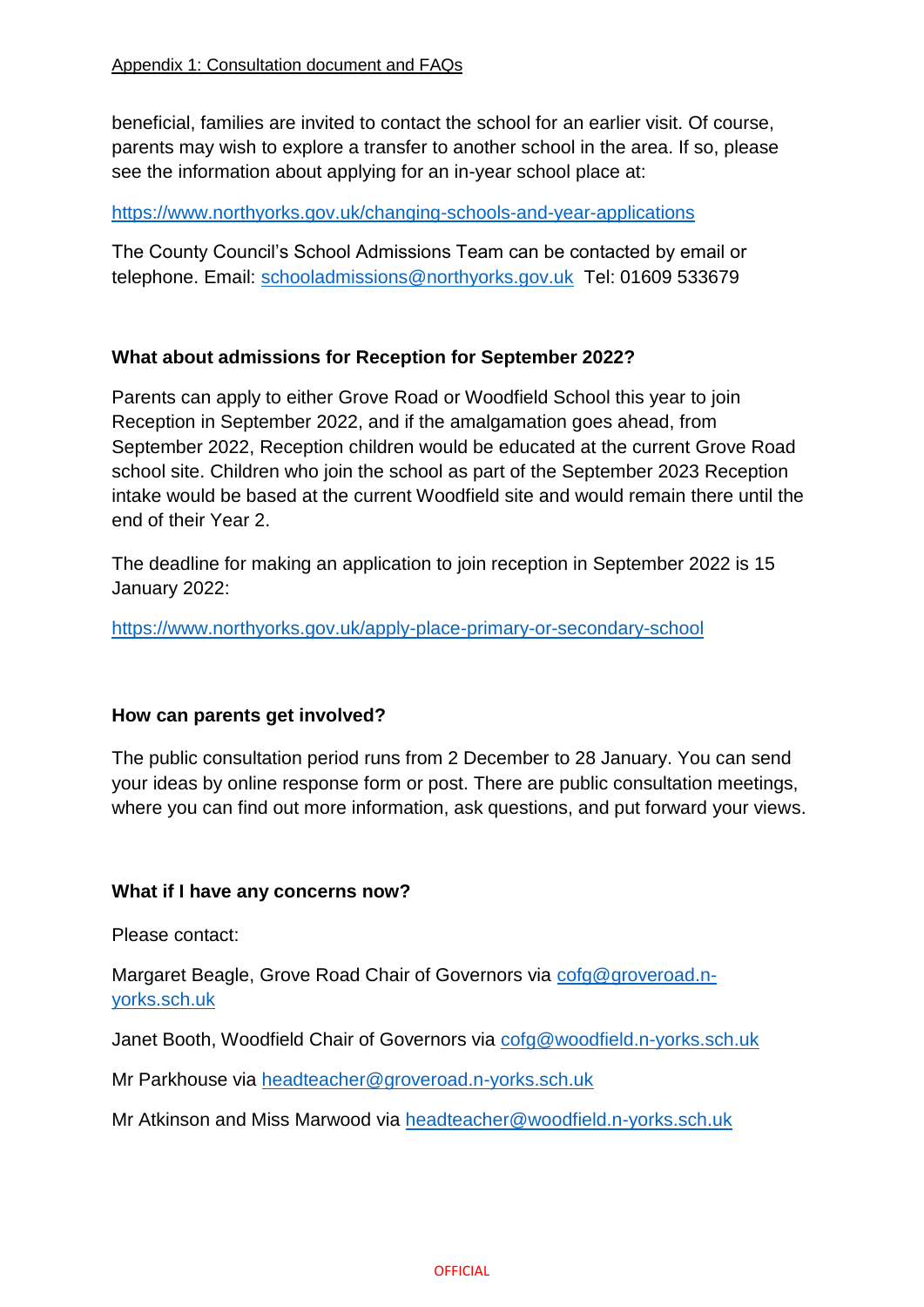# Woodfield/Grove Road Primary School – List of Consultees

Parents, staff and governors at Woodfield and Grove Road Community Primary Schools

|                                                                                             | <b>Bilton Grange Primary</b>                             |
|---------------------------------------------------------------------------------------------|----------------------------------------------------------|
| <b>Local Primary</b><br>Schools: within 1<br>mile radius of                                 | <b>Coppice Valley Primary</b>                            |
|                                                                                             | <b>New Park Primary Academy</b>                          |
| <b>Woodfield Primary</b>                                                                    | <b>Richard Taylor CE Primary</b>                         |
|                                                                                             | St Joseph's Catholic, Harrogate, A Voluntary Academy     |
|                                                                                             | St Robert's Catholic, A Voluntary Academy                |
|                                                                                             | <b>Hookstone Chase Primary</b>                           |
|                                                                                             | <b>Killinghall CE Primary</b>                            |
|                                                                                             | Oatlands Infant                                          |
| <b>Local Primary</b>                                                                        | Oatlands Community Junior                                |
| Schools: within 1 -<br>2 mile radius of                                                     | Saltergate Infant                                        |
| <b>Woodfield Primary</b>                                                                    | Saltergate Community Junior                              |
|                                                                                             | St Peter's CE Primary                                    |
|                                                                                             | <b>Starbeck Primary Academy</b>                          |
|                                                                                             | Western Primary                                          |
|                                                                                             | <b>Willow Tree Community Primary</b>                     |
|                                                                                             | <b>Aspin Park Academy</b>                                |
|                                                                                             | Knaresborough St John's CE                               |
| <b>Local Primary</b><br>Schools: within 2 -<br>3 mile radius of<br><b>Woodfield Primary</b> | Meadowside Academy                                       |
|                                                                                             | <b>Pannal Primary</b>                                    |
|                                                                                             | <b>Ripley Endowed CE</b>                                 |
|                                                                                             | <b>Rossett Acre Primary</b>                              |
|                                                                                             | <b>Scotton Lingerfield Primary</b>                       |
|                                                                                             | St Mary's Knaresborough, A Voluntary Catholic<br>Academy |

|                                         | <b>NAHT</b>              |
|-----------------------------------------|--------------------------|
| Unions and<br>Professional              | <b>NASUWT</b>            |
| Associations: (as at<br>September 2021) | NEU (formerly NUT & ATL) |
|                                         | <b>VOICE</b>             |
|                                         | ASCL                     |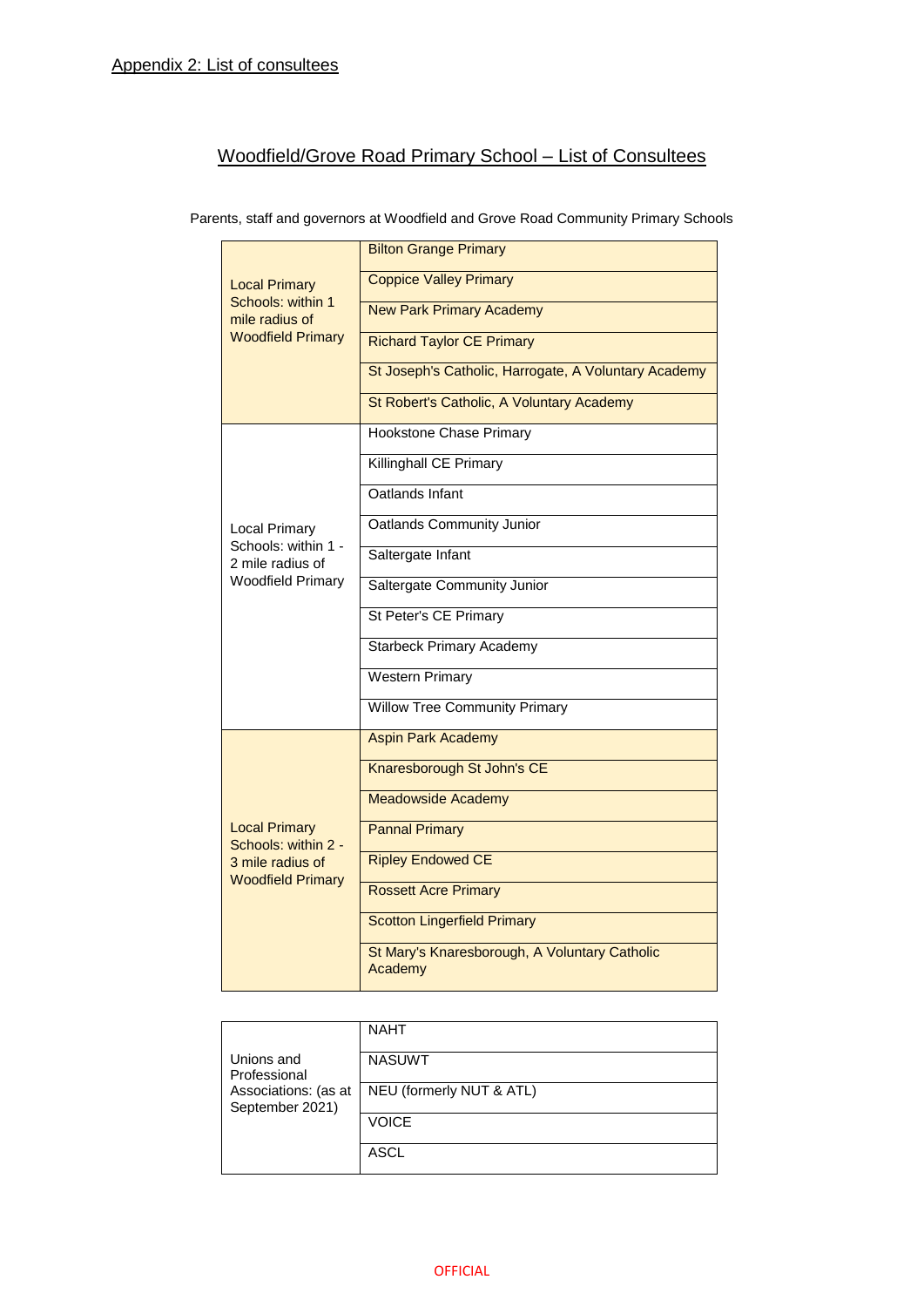| VISON<br>$\blacksquare$ |
|-------------------------|
|-------------------------|

| Diocesan Directors | CE Diocese of Leeds     |
|--------------------|-------------------------|
|                    | <b>RC Leeds Diocese</b> |

| <b>Local County</b><br>Councillors -                                 | Paul Haslam              |
|----------------------------------------------------------------------|--------------------------|
| Woodfield: (Bilton<br>& Nidd Gorge)                                  | <b>Matthew Scott</b>     |
| Local County<br>Councillors -<br>Grove Road:                         | <b>Richard Cooper</b>    |
| (Harrogate Central)                                                  | John Edwin Fletcher Mann |
|                                                                      |                          |
| Harrogate Borough<br>Councillors-<br>Woodfield (Bilton<br>Woodfield) | <b>Matt Scott</b>        |
| Harrogate Borough<br>Councillors -<br>Grove Road<br>(Coppice Valley) | Sue Lumby                |

| Local Parish/Town<br>council (no local<br>councils) | Harrogate Borough Council          |
|-----------------------------------------------------|------------------------------------|
|                                                     |                                    |
|                                                     | Harrogate Bilton Children's Centre |
| Community<br>Organisations                          | Harrogate Town Children's Centre   |
|                                                     | Harrogate West Children's Centre   |
|                                                     | <b>Library Service</b>             |

| МP<br>ocal | Andrew Jones |
|------------|--------------|
|            |              |

| <b>RSC</b>          |  |
|---------------------|--|
| Secretary of State: |  |

|                                                                                                 | Acorns Playgroup                   |
|-------------------------------------------------------------------------------------------------|------------------------------------|
| Early Years                                                                                     |                                    |
| Providers within 1<br>mile radius from<br>Woodfield and<br>Grove Road<br><b>Primary Schools</b> | Actacademy Uk & Performatots       |
|                                                                                                 | <b>Harcourt Pre School Nursery</b> |
|                                                                                                 | Little Dragons Day Nursery         |
|                                                                                                 | Little Explorers Day Nursery       |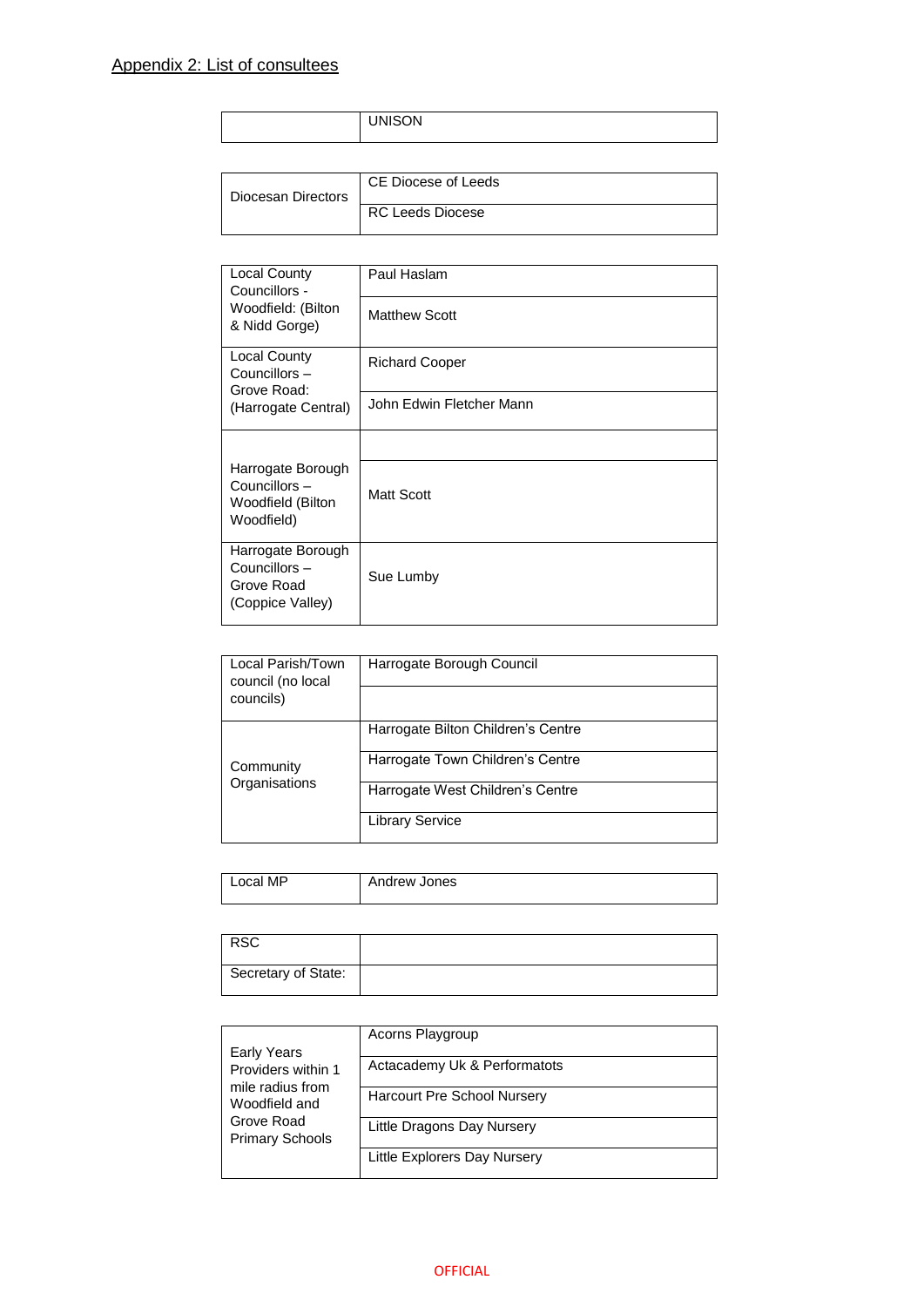| Playaway Day Nursery                      |
|-------------------------------------------|
| St John's Playgroup                       |
| St Joseph's Playgroup Harrogate           |
| Sunbeams Ltd (Harrogate)                  |
| Highfield Prep (Harrogate Ladies College) |
| Safehands Day Nursery Ltd                 |
| Tiny Teapots Private Day Nursery          |
| & 6 childminders                          |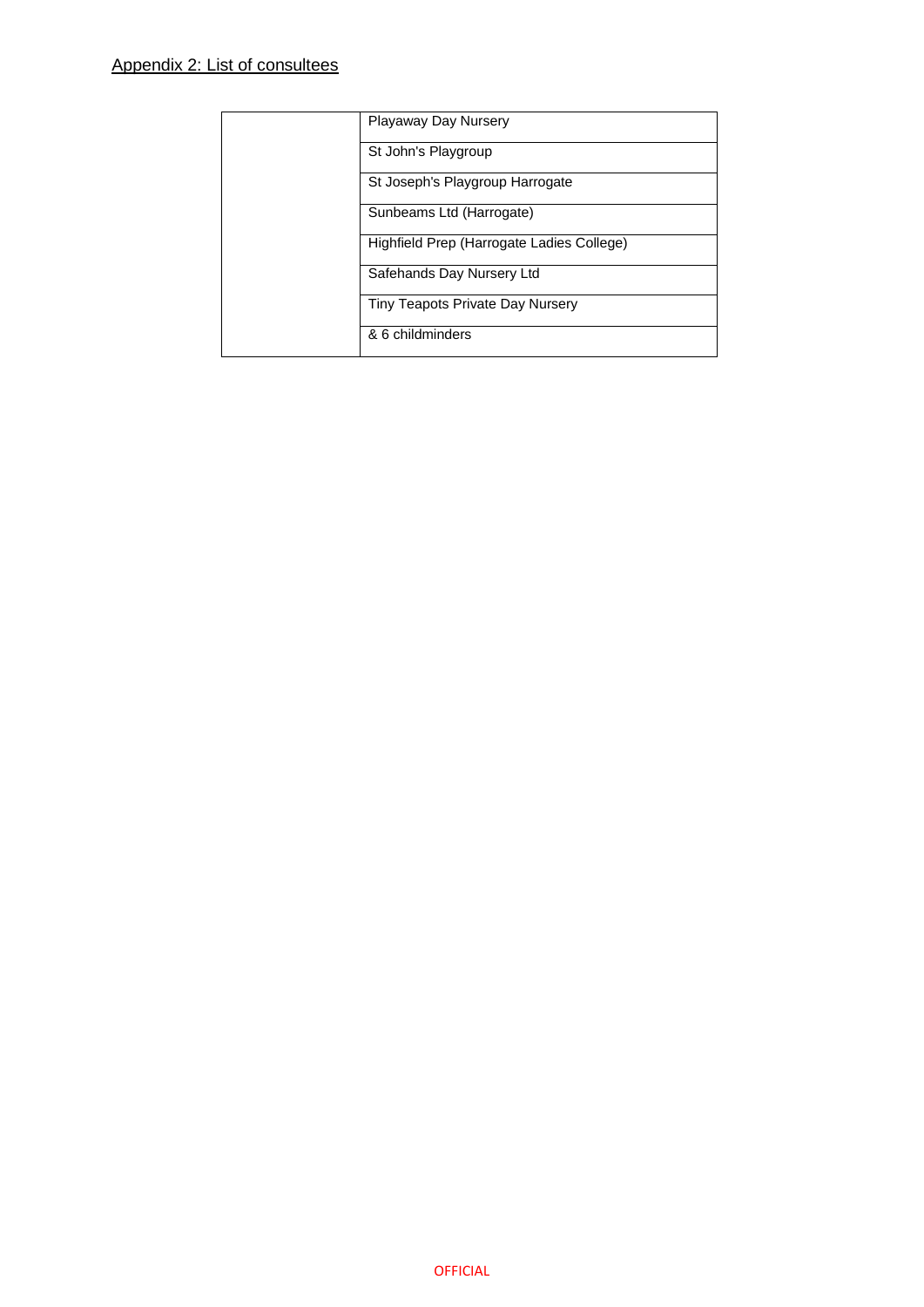# **Record of Online Public Meeting concerning the proposed amalgamation of Woodfield Community Primary School and Grove Road Community Primary School, Harrogate**

First public meeting held on 10 January 2022 at 6:30 PM using Microsoft Teams.

Present: County Councillor Patrick Mulligan (Executive Member for Education and Skills, NYCC), Chris Harrison, Interim Co-Headteacher, Grove Road School, Margaret Beagle, Chair of Governors, Grove Road School, Matthew Atkinson, Acting Executive Headteacher, Woodfield Primary School, Holly Whyte, Acting Headteacher, Woodfield Primary School, Janet Booth, Chair of Governors, Woodfield Primary School.

Amanda Newbold (Assistant Director, Education and Skills, NYCC) Andrew Dixon (Strategic Planning Manager, NYCC), John Lee, Matt George (Strategic Planning Team, NYCC).

Apologies: Chris Parkhouse, Headteacher, Grove Road School.

Approximately 32 people attended.

Janet Booth, Chair of Governors at Woodfield School, welcomed everyone to the meeting and introduced representatives from the two schools.

Patrick Mulligan introduced himself as County Councillor for the Airedale division in Craven and Executive Member for Education and Skills. He regretted that the meeting could not take place face-to-face but the spread of Omicron was rapid and it would have been highly irresponsible to meet face-to-face at this time. This was a consultation event and a written note of the meeting would be made and submitted to the County Council's Executive as part of the decision-making process. To assist with this, the meeting would be recorded. The recording would then be discarded once the written note had been compiled.

Andrew Dixon and Chris Harrison provided a presentation which covered:

- Background to the proposal, including the Woodfield Ofsted inspection and the Directive Academy Order
- Pupil numbers and financial projections
- Amalgamation proposals for September 2022 and September 2023
- Benefits for all pupils
- What would happen to staff at Woodfield School?
- What happens now?

County Councillor Patrick Mulligan then opened the meeting to questions.

A parent of a child at Grove Road asked what will the leadership structure be across both sites, and with a move to a part-time Headship, how will that work to ensure continuity across both sites?

Chris Harrison replied that they are not moving to a part-time Headship but a co-Headship model and a large part of this was to give a broader scale of capacity across the two sites. He was full-time in school and would be taking active headship on Mondays and Tuesdays. He would mirror Mr Parkhouse and they were on the same page in terms of the direction of the school. They had a broad leadership team already at Grove Road which would work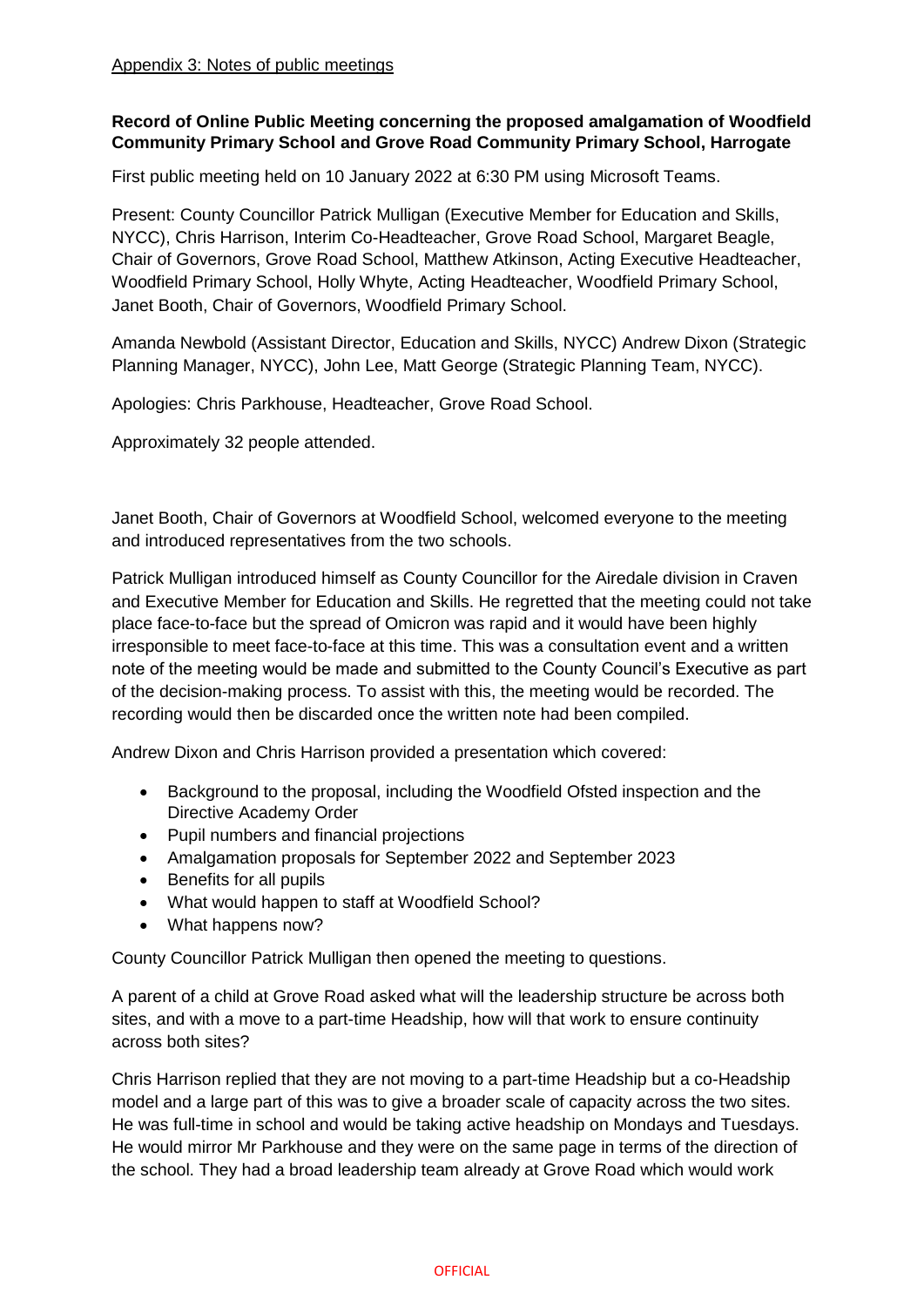closely with Woodfield staff to grow leadership across the two sites. As they open the nursery on the Woodfield site, the nursery lead is already part of the senior leadership team, and each phase leader is actively involved in the senior leadership team. Having cross pollination of staff across both sites would be critical in staff development and leadership. The school runs IRIS connect, an inter-school, inter-staff support network to support staff development. He can be based at one site and watch and coach staff teaching at the other site using the IRIS platform. It would be one school across the two sites with their team very carefully distributed across those two sites. They would grow new leaders as the school always has, to support the school as it grows and take on those challenges as they go.

A person asked on behalf of parents with children with SEN, especially autism, are Grove Road prepared to take on a large number of pupils with SEN and prepared to meet the needs of the autistic learners at Woodfield?

Chris Harrison replied that Grove Road already has a significant percentage of their children on the special needs register, just over 35%, and they have an intricate network of support in school including their targeted mainstream provision. They have some high quality expertise on site led by their Special Needs Co-ordinator and Assistant Headteacher. Having that fulltime SENCO in place will be a key part in supporting children. Autism is a very common area where they have been supporting their special needs intake. They have the expertise inhouse and the capacity in terms of supporting children. They are careful in the way that they allocate children's classes to make sure that the balance is right so that the support can be given as best they can. As for any child coming into school they would go through those processes and supporting and integrating the children in the best way that they could.

They would be very actively involving the staff from the two sites and making sure that the people who know those children best and know what support is working would be part of that process, making sure those children are helped and keeping parents and carers actively involved the whole time. They want the process to be smooth for families. If anybody has questions or wants to see what it might look like in practice, they are more than happy to set up visits for parents and carers to come across to Grove Road and see the provision, and to take people on tours around school and to talk about the provision that is in place.

Amanda Newbold asked if Mathew and Chris might talk about the transition plans, particularly for children and people with SEND - what the arrangements could be and what families might expect to see in preparing children should the proposal go ahead to move from Woodfield School to Grove Road?

Chris Harrison replied that families had free choice where their children go and it depends on what choices are made. They offer school tours and he would be happy to talk through their curriculum model. There would be a need to support children leaving Woodfield and coming to Grove Road and dialogue between the two sites would be critical, in meeting needs, particularly for the most vulnerable learners, and in making sure they are supported.

Mathew Atkinson supported this and added that they would be looking at transition activities throughout the summer if the proposal went ahead. He had met last week with Mr Parkhouse to discuss this and how they would support children. Children would come down to the Woodfield site and up to Grove Road as well. There would be handovers between key personnel in school, including class teachers, teaching assistants, and the Special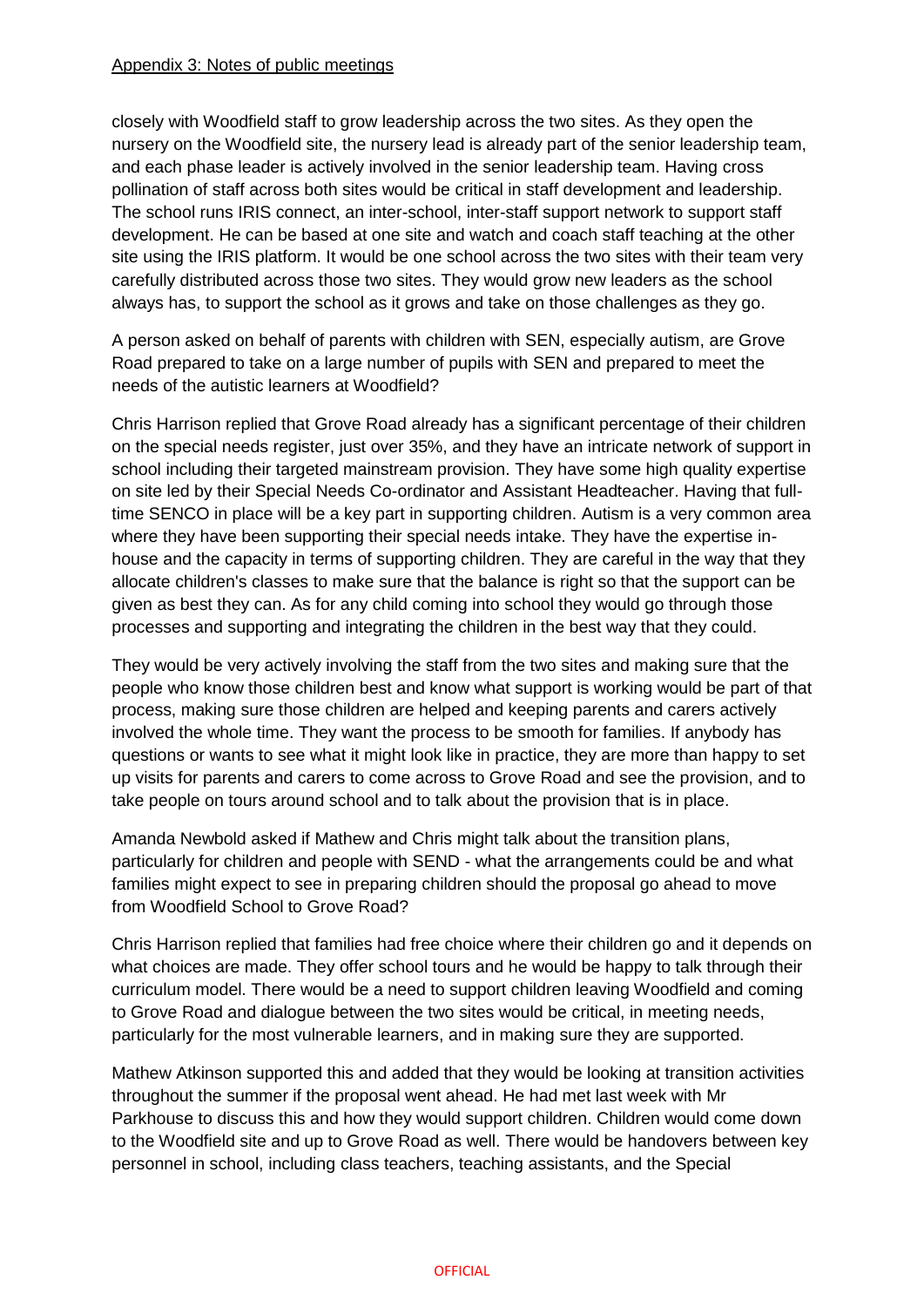Educational Needs co-ordinator.

Chris Harrison added that they can explore the use of the IRIS connect platform in terms of cross pollination of ideas and support within the staff teams towards the end of this academic year to make sure that everyone is on the same page before September comes. They want to be able to hit the ground running if it all goes ahead.

A parent of a child at Grove Road School with a younger child who would start reception in 2024 said that under the proposals, the younger child would go down to the Woodfield site, and she spoke about the potential problems of dropping off and picking up her children from two different sites. She would have to drop off earlier to allow her elder child to walk half an hour, who could get freezing cold and soaking wet. She didn't think that walking between the two sites is a viable option. She currently uses the after school club for one child. Is it going to be subsidised? If she chooses to put both children in this provision, will one have to walk to the other school for the after school club or will she have to pick up from two sites? It didn't seem like it was going to work and be a sensible option. Children would be absolutely freezing and there is going to have to be half an hour at either end of the day to allow for walking. It didn't seem feasible.

Chris Harrison replied that they are thinking carefully about how parents and carers are going to be able to manage across the two sites. Having staggered starting and finishing times would be part of that but also at Grove Road the children can start coming in from 8:40 in the morning into school even though the school day doesn't start until 9:00. These intervals of transition build time at the beginning and the end of the school day. They will very carefully plan out what works best at both sites involving the parents and carers and staff in those conversations about exactly what times work best.

He added that in terms of the wrap-around provision, the breakfast and after school clubs, they are going to continue to provide those free of charge for disadvantaged families with children receiving free school meals. For others it is a paid for provision but having the staggered start and end times and the broader pick up and drop off times will help. They will also have the walking bus in place dropping off at one site and then going across Skipton Road and across the Iron bridge (depending on which site it goes to and from) and that would mean dropping both children off at one site. He appreciated it can be a bit of a hike for little legs so they were also looking at opening up the back entrance of the Woodfield site to cut the walk down significantly. They were doing everything they could to minimise the impact on children having to move between two different sites.

The parent added that she did not have any sort of extra support so she would have to pay to put her children over two sites and have additional ferrying round between two sites picking up. She thought she was going to have to drop off earlier to allow for her elder child to walk to the school to allow that extra 30 minute walk. This meant getting both children up earlier to take them to school and she might as well just drive round Harrogate. It didn't seem like it would work in her opinion.

Chris Harrison added that the pupil premium fund is there so if children are entitled to free school meals then that can be part of the supportive process with the wrap around care.

The parent clarified that she was not entitled to anything.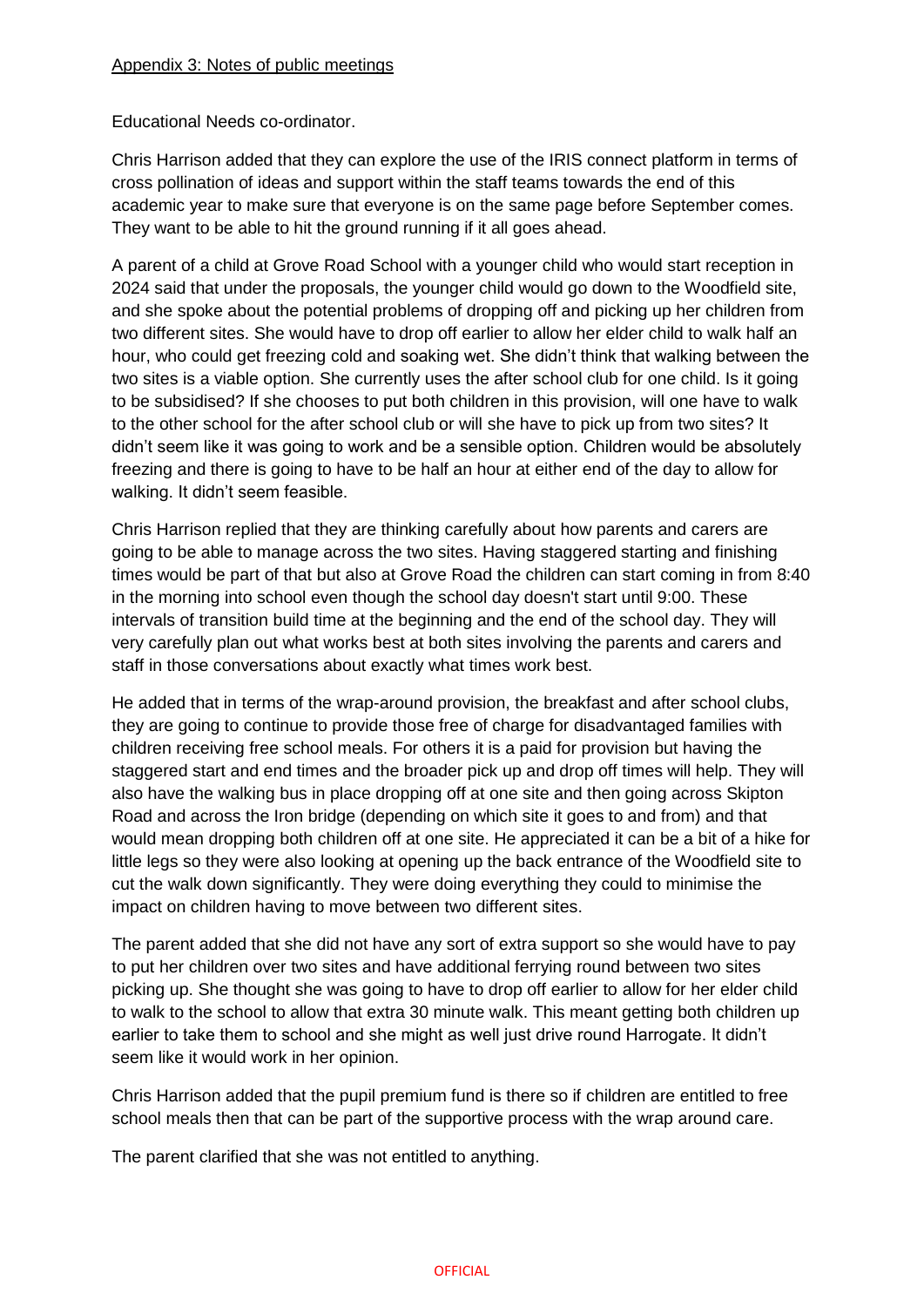Chris Harrison replied that it would probably be more likely that parents would drop off younger ones and have the walking bus for the older children because they would be able to walk more quickly. They go to the gardens across the road from Grove Road School on a regular basis and the trickiest part is getting across Skipton road but having a lollipop man on site makes that significantly easier. Having him as part of that process to make sure children cross safely will be paramount. They appreciated the input on these conversations and they will be actively involving families to make sure that whatever process is discussed and then put in place works.

Councillor Mulligan thanked the parent for the comments and said that the purpose of the consultation process is to identify issues such as these and he was sure that the school leadership would be having a good look at that these.

A parent of a child at Woodfield School asked if a parent from either school decides that they want their child to go elsewhere, what would be the provision to facilitate that, particularly for parents at Woodfield, who would have the most significant change in the short term?

They also asked, in the first and second years, most of the Woodfield site would be empty. Were there any proposals about what to do with this largely empty facility in the first couple of years? It would be very expensive to run.

Chris Harrison replied that in terms of children moving elsewhere, this would go through the usual school applications process. Mathew and the team at Woodfield would be happy to signpost schools and be part of that supportive process as would Grove Road. They had their application process online on their website. Every school would be happy to take a phone call and talk through the process for applying for a new place.

Andrew Dixon added that should this proposal go ahead, those parents with children at Woodfield would automatically transfer on to roll at Grove Road from September 22 but if parents wish to look at other schools and consider other options then there is the North Yorkshire mid-year transfer process. This is available via the website and also manually. This information can be provided through Woodfield School.

Chris Harrison said that regarding the use of the Woodfield site, they hoped to use both sites, with a lot of children from Grove Road coming across to use the outdoor space, to set up Forest Schools, and to look at possibly setting up an urban farm. Some classrooms might be used as breakout spaces and intervention rooms. At Grove Road, where they were going to have more space it would gradually morph into specialist provision, intervention spaces, library spaces and subject specific spaces like science labs.

The parent added that it would be such a shame if the site was not used.

A parent with a child at Woodfield asked why can't the children that are already there stay on the Woodfield site as it is going to be mainly empty, since it is going to take years to do the whole process. With Covid children have been through so much already. Taking them away from their friends to somewhere totally different and twice as big could just send their mental health over the edge.

Chris Harrison acknowledged that it would be a big shake-up for a lot of children, but potentially coming across to Grove Road there might be some familiar faces as so many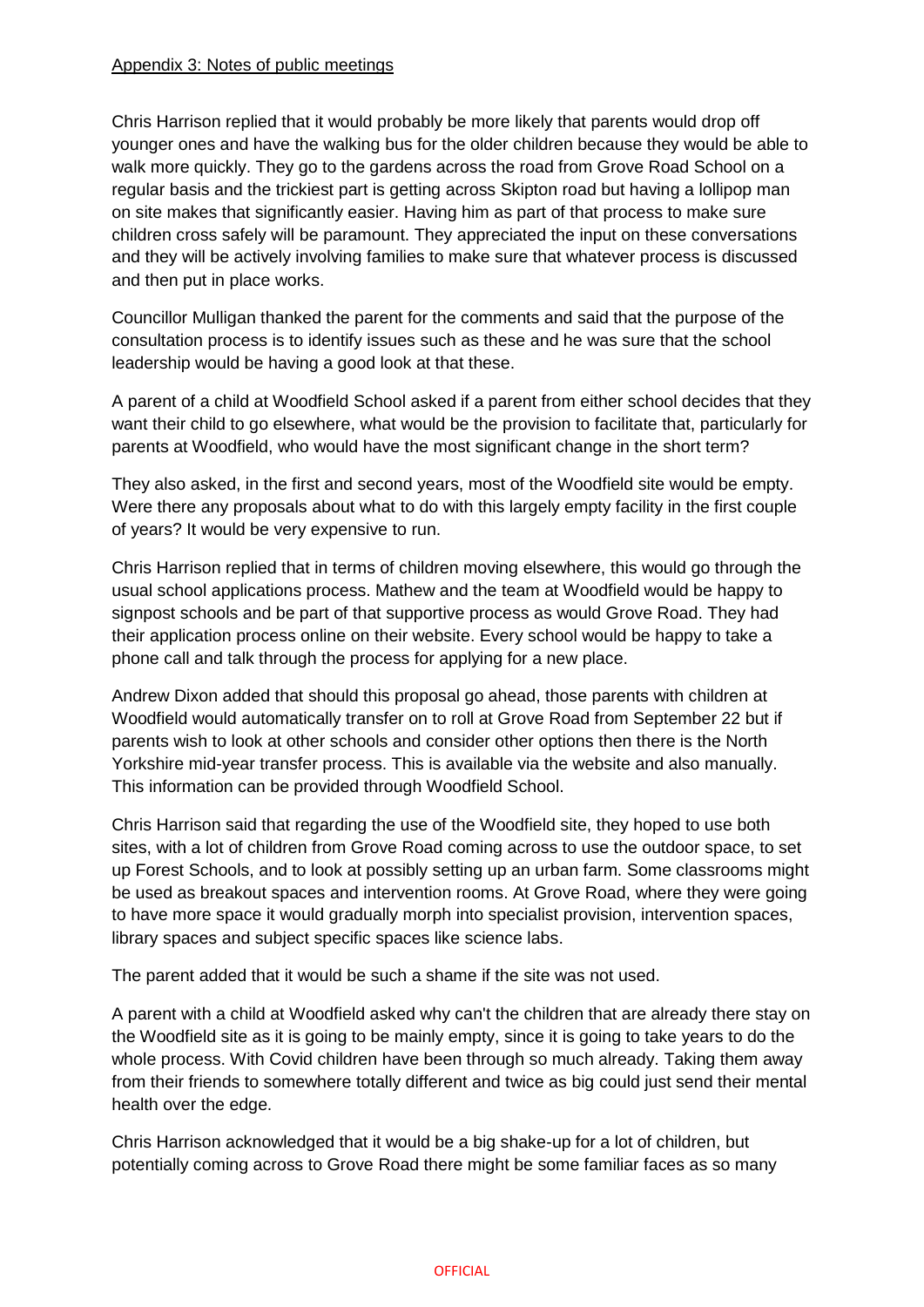Woodfield children had come across to the site. Purely from a staffing point of view there would not be an equal split of children to distribute staffing equally enough. It would be too much of a juggling act to put a lot of children across to one site rather than put a few children across to another site. There will be work put into the transition process so children can get used to the site and get to know teachers. Also with the school running Thrive provision, they can support emotional welfare because there is capacity built into the system. It is something they needed to be mindful of and making sure the children are happy and healthy going through the process is their top priority. He recognised that it would be difficult for some children going through the process, however, there is not a way of splitting the classes across the two sites and splitting a phase lead across the two sides. It was something that needs to be grown organically.

The parent said that she wasn't sure that she agreed as he had said that all the teachers will be kept on that are already at Woodfield, and there only need to be about three members of staff for the children that have to filter out of Woodfield.

Chris Harrison replied that in terms of growing a collaborative model as a single school going forward they need to have a starting point and supporting the children where they are going to thrive best academically around a specialist team in place. There is not going to be a right or wrong answer in terms of the children moving, and it would be a difficult balance, but the support and the additional staffing at Grove Road that that might not necessarily be able to be put in place at the Woodfield site, is going to support those children. Having the Thrive provision and practitioners on the Grove Road site is going to be intertwined in that transition process.

The parent said that in her personal opinion, regardless to what any parent or child at Woodfield says, your minds are made up and the children will have to suffer for it.

Chris Harrison urged parents at Woodfield to speak to parents and carers who had come to Grove Road and ask about the transition process. The feedback from families had been overwhelming positive. Nothing was set in stone and this was the time to try to get this right. There was no one answer that would work for every single person but they needed to look at what worked best for the vast majority. He emphasised that this was another change and Covid did not make this any easier. They all needed to work together as one school community across the two sites. He added that nothing was set in stone, they were going through the process of trying to work out what is going to work.

Councillor Mulligan said that he shared what had been said, Covid had made it very difficult for children. One of the difficulties with academisation is when the schools commissioner cannot find a multi-academy trust to take on a school. There was another example recently at Burnt Yates near Harrogate, where they had a failed Ofsted, and the schools commissioner couldn't find a multi academy trust and the school closed. He had concerns about this as with maintained schools North Yorkshire would be able to work on the necessary school improvement and this would provide a breathing space so when Ofsted came back there would hopefully be a better result. Now with an academy order, if a trust cannot be found, the school must close if it is considered unviable. There are other examples where school closure would seem likely but, with the proposal for Grove Road to come in the Woodfield site would stay open.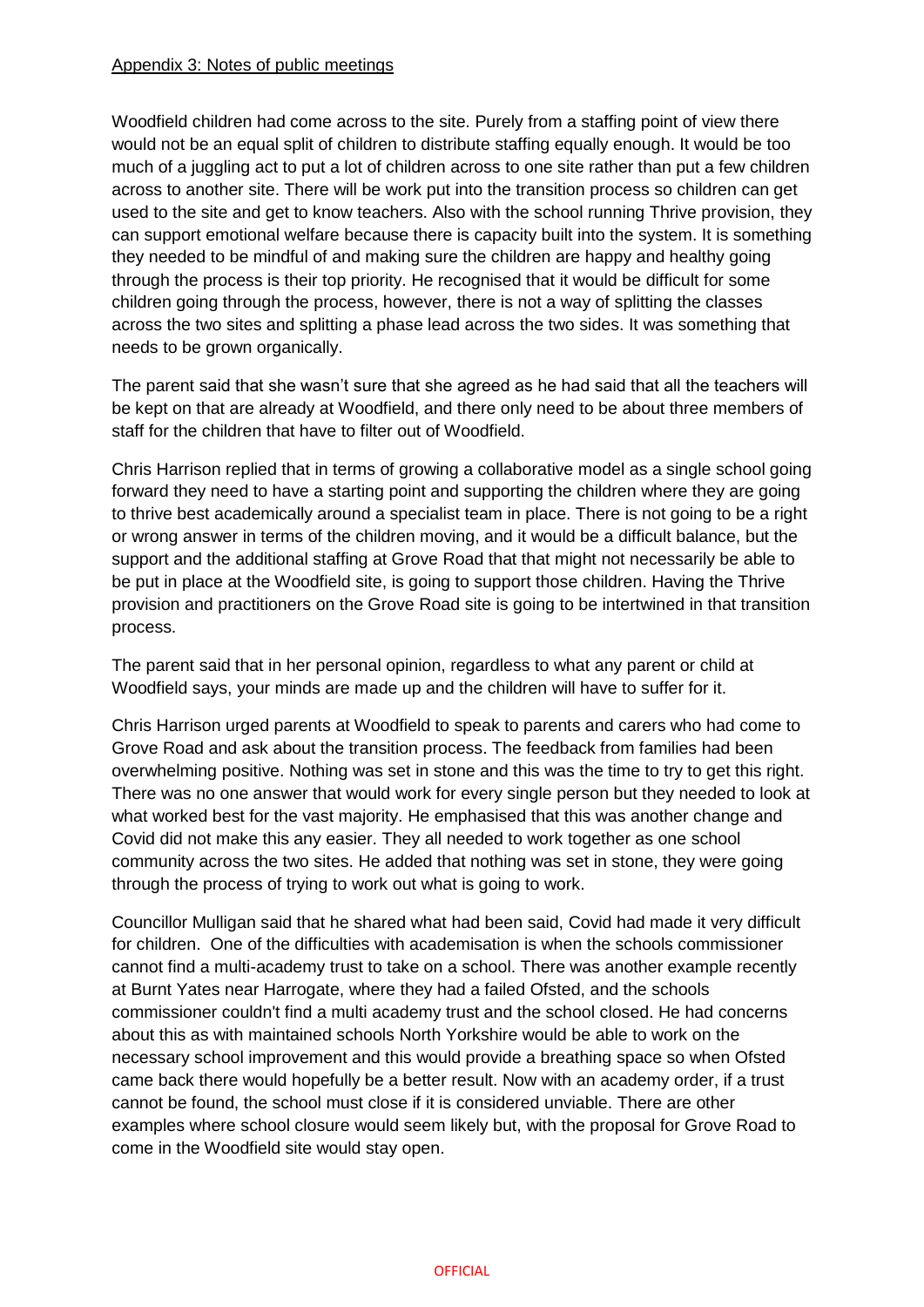Chris Harrison added that as a parent, if you want to visit Grove Road School, you are more than welcome to. You can bring your children and have a look around the site too, and see what learning looks like.

A parent with two children at Woodfield said that the presentation had talked about if this goes ahead. What happens if it doesn't?

Andrew Dixon replied that the Regional Schools Commissioner had exhausted any solution for securing a Multi Academy trust to sponsor the school as required by the Directive Academy order. The County Council reviewed other options to retain education provision in the Woodfield community, and the only and best solution appeared to be the amalgamation for Woodfield. Both governing bodies had considered this before asking the County Council to consult on this. If the proposal did not succeed, they would have to look at closure of the school as there would not be a solution either in the Multi Academy Trust sector or in the maintained school sector. This proposal was an opportunity to maintain education provision in the Woodfield community.

The parent then asked what would happen to the site?

Andrew Dixon replied that that would be for the County Council to consider supplementary to the primary decision to close the school. The site was owned by the County Council, and it would be considered in the medium to long term after closure of the school.

A parent said that it seemed that all options had been exhausted and it sounded like this was going ahead and the consultation was a bit of the formality. If all children from Woodfield decided to go to other local schools and there are no children to move to Grove Road will this still go ahead?

Andrew Dixon replied that they are waiting to see the feedback from communities to the consultation and the level of support. The County Council's Executive and the two governing bodies would want to reflect on the level of support or otherwise. If there was a movement of a significant number of Woodfield children to alternative schools that would require a review of the finance and organisation proposals. It would depend on the level of movement by parents and what impact that would have on the overall proposal.

The parent asked how many children needed to move from Woodfield to Grove Road to make it a viable option?

Andrew Dixon replied that there would not be a single figure. The staffing structure in the financial projections is based on the current numbers and the published admission number of 50. If pupil numbers were less than projected then there would need to be a review of the staffing proposal and a review to see if it would be a viable proposal.

A parent said that as a parent at Woodfield she could say that half of those there now would not go to Grove Road.

Chris Harrison replied that it was families' free choice as to where to go but there was also the capacity of other schools in the area to consider. People will vote with their feet and choose which school which is best for their children. Schools will offer visits. Grove Road would have the capacity to take more children in based on the model proposed. Other schools might be more limited in the capacity they have, so there might be friendship groups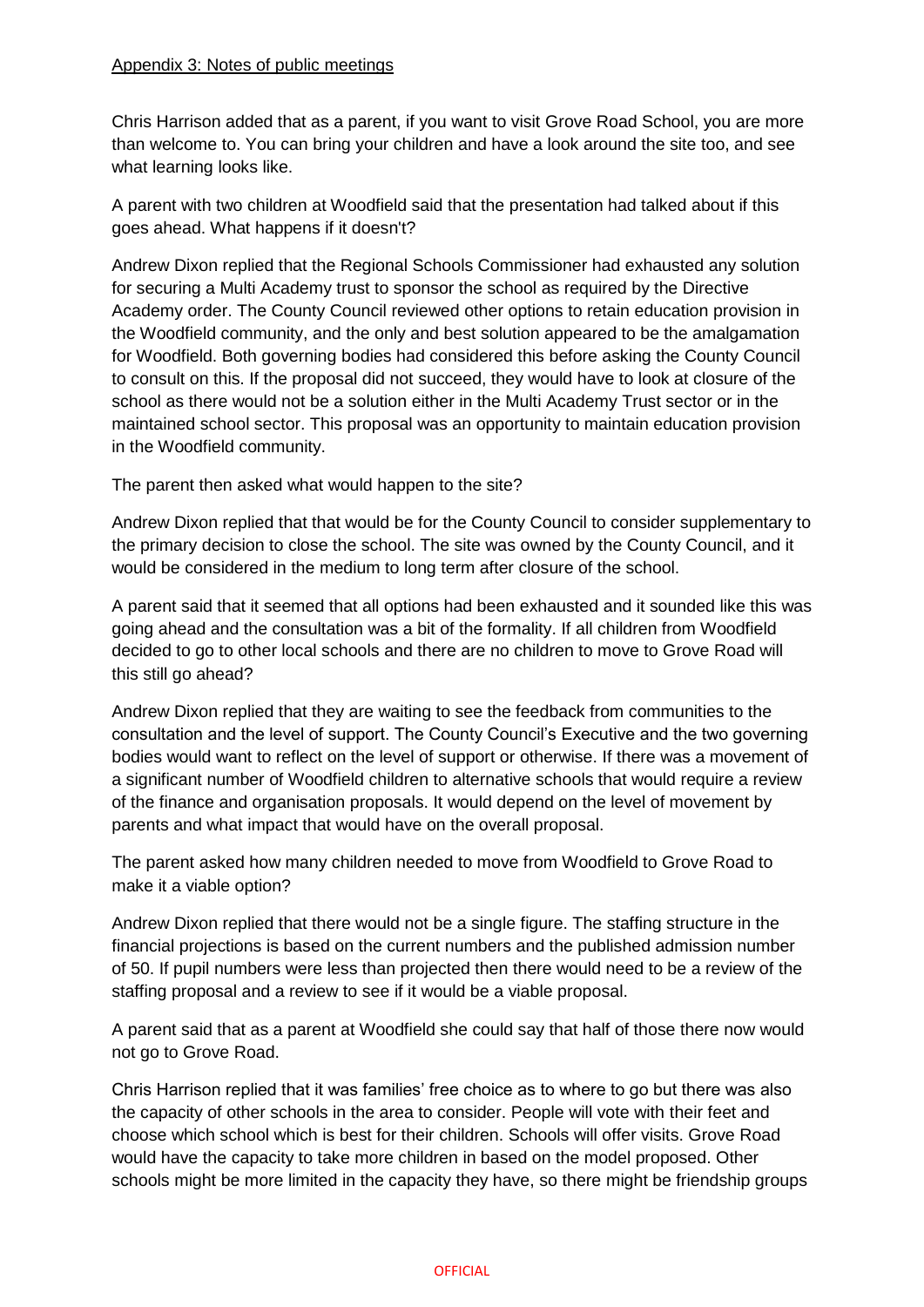breaking up or children having to travel further. They did not know until people started looking elsewhere if they wanted to.

The parent said that she travelled from Boroughbridge to Woodfield to take her children there, and could take her children to her local school. The reason that she did this journey every day was because of the grounds, teaching, friends, and the whole school. She and her siblings had gone to Woodfield. Now two years before one of her children has to leave, he has to move up the road.

Andrew Dixon said that since this proposal had become public knowledge with the request to start the consultation, they had seen very little movement, as yet, from Woodfield School. Parents of the two schools will be digesting the information through the consultation period and making their views known, and we need to wait and see the impact of their future position with regard to September 2022.

A parent said that she lived on St John's Road and it was already a 15 to 20 minute walk for her children. Her children loved Woodfield. She could have moved anywhere within the last three years but chose not to because they loved that school. Bilton Grange School is her closest school. She did not want her eldest child to walk further from Woodfield to Grove Road. There was a chance that Bilton Grange wouldn't take her children in. She could not drive and felt she was between a rock and a hard place. It sounded as if this proposal had already been decided.

Councillor Mulligan thanked her for her comments and said this was a consultation and the school leadership would be looking at these issues.

A parent asked, it had been said that the proposal was based on the numbers at Woodfield being 50, but the table in the presentation had shown that numbers there were already below 50, how did this affect this proposal now?

Andrew Dixon clarified that the proposal was based on the existing numbers plus year groups to come, of 50 per year group, across the two schools.

A parent said when he first heard about the amalgamation, from every school that he rang he was told it was oversubscribed or wouldn't take children with SEN needs. It felt like whether parents want their children to go to Grove Road or not, they would eventually go there; it felt a foregone conclusion and this removes choice.

Andrew Dixon replied that some schools will be fuller than others in some year groups. He suggested that anyone who received a response of that nature from an individual school would be best placed to contact the Harrogate admissions team, which can make enquiries on their behalf. Any parent who is declined a place has the right to a statutory admissions appeal.

The parent said that he rang Harrogate Admissions directly and found he could get a space for one of his children but not the other, and this was a problem for other families too.

Andrew Dixon replied that where a school can admit one child but not another, the parent would have the statutory right of appeal, but it would be down to the school, if they are their own admissions authority, to make that decision in the first instance.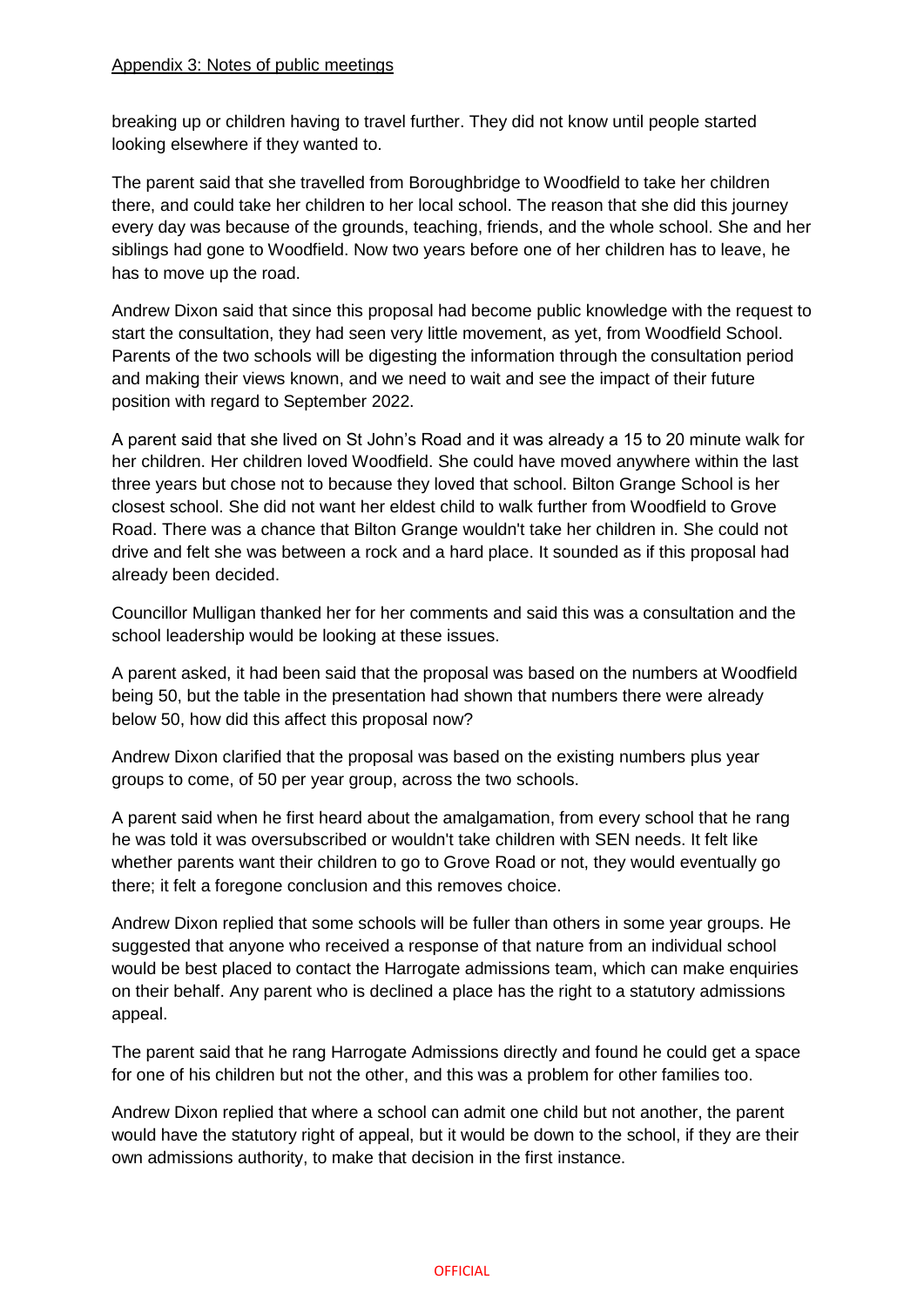A parent said that she had chosen Grove Road School for her child because it was a good school. How would the school ensure that the quality of education would not be affected by amalgamating with what is currently an inadequate school. How would they ensure that her child was taught by good or outstanding teachers?

Chris Harrison said that the curriculum offer would be an umbrella offer across the two sites which was available on the school website. Children are at the heart of it. Children would have the same diet of learning and the same quality of offer. The broader leadership capacity would help maintain quality across the two sites. While Woodfield currently had an inadequate Ofsted judgement, there was a lot of quality among the staff on the site and as they came together they would need to bring those strengths and successes while making sure there was a robust monitoring system across the school. With IRIS connect system there was capacity to observe and record lessons even if they were not in the building. They run learning walks every 3 weeks on a 2 year cycle. Monitoring systems are robust, rooted in staff development, and make sure children get the absolute best out of their learning. This would be rolled out across the two sites.

The parent said she could write a wonderful presentation and upload it, but delivery could be shocking. She wanted to make sure the actual delivery was good.

Chris Harrison added that IRIS is an online video platform where whole lessons and half days can be videoed. There was also the option for in-ear coaching where someone can coach through an earpiece and this can be done across sites. They had the capacity to observe lessons. They did not use formal teaching observations any more. Recording is taking place on a weekly basis. There are staff film clubs where they can watch the teaching. The monitoring system includes checking the planning and book scrutiny but also involves staff joining other classes for 20 minutes followed by coaching conversations. On IRIS connect they had built curriculum pages and can bank quality-assured clips providing expectations of teaching for those new to the school. Part of Chris' role was to lead on curriculum monitoring and growth, to make sure children have a rich diet of learning.

A parent said that on the comment about the teaching at Woodfield, his children were really happy there. One of his children was on the SEN register and the SENCO provided so much support, and the teaching was great.

Chris Harrison added that a big part of this process would be merging the teams as there were a lot of strengths in Woodfield that they wanted to bring in.

A parent added that they didn't mean to cause any offence, as a Grove Road parent they wanted to ensure the best for all children.

Counsellor Mulligan thought that everyone could agree to that.

County Councillor Paul Haslam said that he had been a governor of Woodfield School since the school hit its problems. He wanted to reassure that the quality of teaching at Woodfield was now the best that he had seen it in all his time there. The Ofsted inspection related to leadership. There had been six different head teachers in a very short space of time. Pupil numbers had dropped badly. Leadership for the last two years had been excellent and had allowed the existing staff to flourish. The governors have had to consider the school numbers. If the school had the right numbers they would not be looking at this as a solution.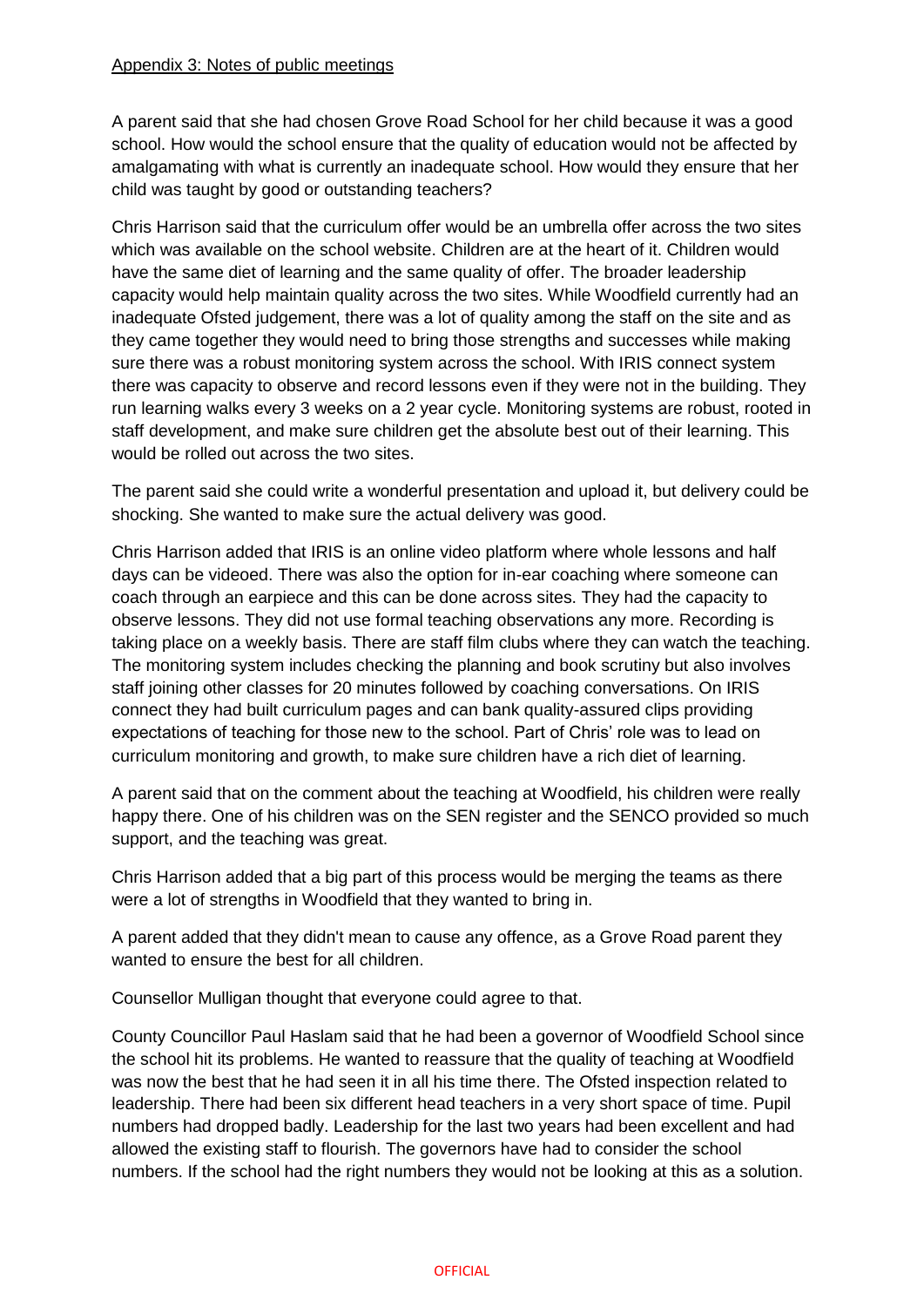They could not become an academy. The ability of the school rides on having a sufficient number of pupils and the school does not have enough currently. This solution he believed would give a better and enhanced offer for both schools, and give both schools access to brilliant facilities and air quality. He believed and he thought the other governors believed, it will give better education all round. The key to social mobility was great education and that was what this amalgamation option was about.

Dennis Richards said that he was a governor at Grove Road School for 5 years and had been head teacher of a large Harrogate secondary school for 23 years. He knew most of the Harrogate primary schools. The parents of families at Woodfield tonight had done a brilliant job. Grove Road had an outstanding reputation for dealing with children with special education needs, speakers of other languages, and those receiving free school meals. Governors had gone through this proposal with a toothcomb. If parents had any difficulty with the academy they should take it up with the MP. Matthew Atkinson would like to stay but financially it was impossible. He recommended to Woodfield parents that they take Chris up on his offer and go around Grove Road School and he was sure that they would be impressed with what they see.

Chris added that he would be more than happy if any parents had any further questions to visit around during the school day or outside school time. He totally understood the difficulties for some parents. It was not a done deal. They were trying to protect the Woodfield community, giving opportunities for children to stay together, for teaching teams to continue working together, and for teams to collaborate and grow across two sites. That seemed so much better than allowing the Woodfield site to close. They were hoping this could act as a safety net for many families. He hoped more people can start to see Grove Road extending friendship and growth across both sites.

For Grove Road parents there might be concerns about what the amalgamation might do in terms of quality across a larger site. Their leadership team was growing to match this with the co-headship model and growing new leaders on site. They would not have agreed to be part of the process as a school if they did not see significant benefits on both sites. There had been a lot of work to ensure that it was right for the children and communities on both sites. It was not a done deal and they need to involve all stakeholders in the conversation to quality-assure the process.

County Councillor Mulligan said that he would also encourage all parents to visit the school, see what is available, and keep an open mind.

Chris Harrison added that in terms of concern expressed by some Woodfield parents about the length of journey time and lack of access to transport, his school's pupil premium plan budgets in for facilitating taxis for families that find transport very difficult.

County Councillor Paul Haslam said governors had considered opening the rear entrance to the Woodfield School site and he was delighted to hear about this, improving access for pupils from the Claro Road area. On Woodfield Road, before April, there will be a 20 mile per hour speed limit outside the school with enhanced road protection. These additional measures coming would ensure safety and access to the school.

Councillor Mulligan thanked everyone for attending. He guaranteed parents that their points would be noted and taken up with the school leadership. He thanked the two school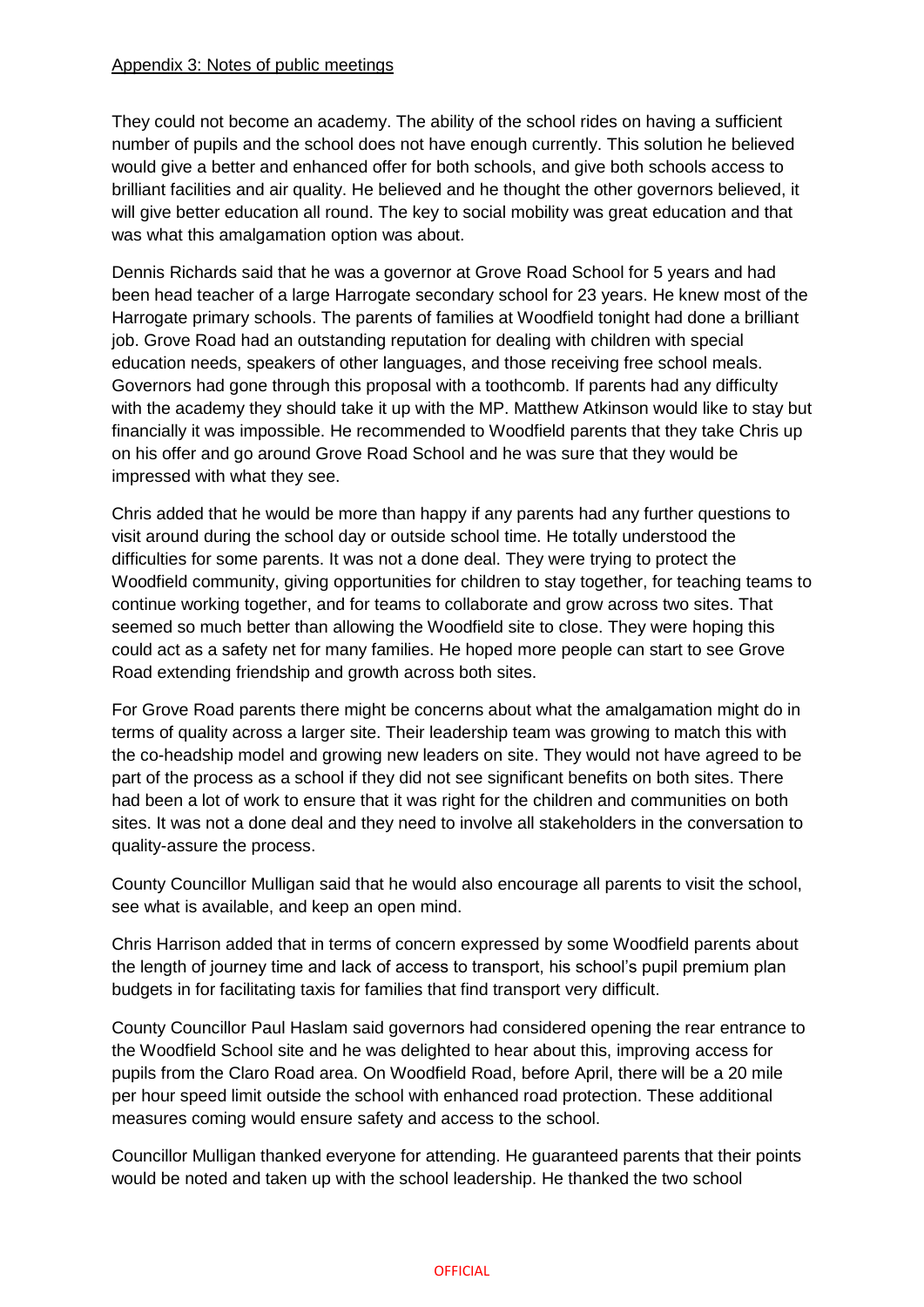leaderships who had worked very hard to try to get to solutions. He hoped parents would be open minded and visit Grove Road School. They were welcome to make any further comments and the consultation was open until 28 January.

The meeting closed at 7:55 PM.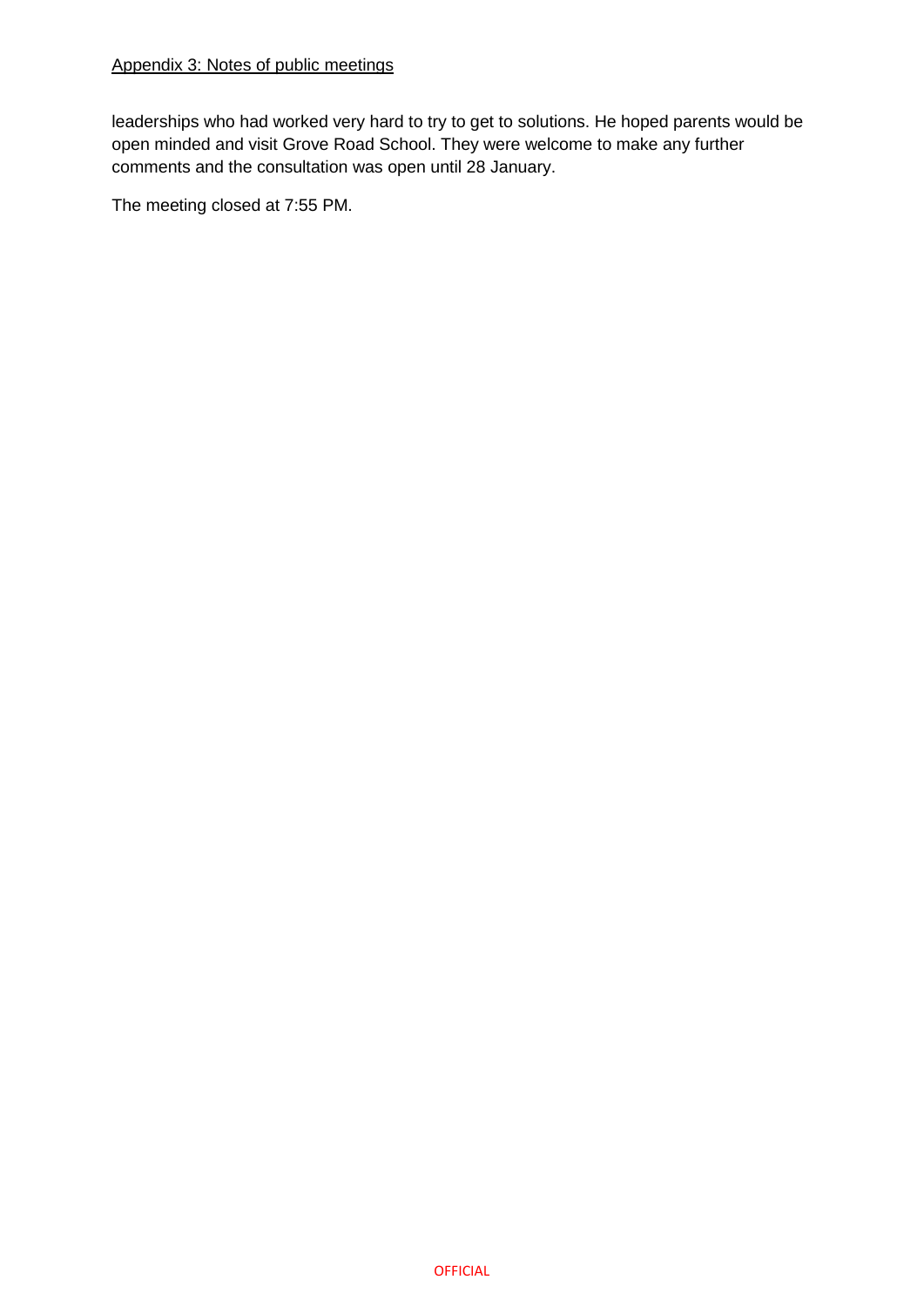# **Record of second Online Public Meeting concerning the proposed amalgamation of Woodfield Community Primary School and Grove Road Community Primary School, Harrogate**

Second public meeting held on 17 January 2022 at 6:30 PM using Microsoft Teams.

Present: County Councillor Patrick Mulligan (Executive Member for Education and Skills, NYCC), Chris Harrison, Interim Co-Headteacher, Grove Road School, Margaret Beagle, Chair of Governors, Grove Road School, Matthew Atkinson, Acting Executive Headteacher, Woodfield Primary School, Holly Whyte, Acting Headteacher, Woodfield Primary School, Janet Booth, Chair of Governors, Woodfield Primary School.

Amanda Newbold (Assistant Director, Education and Skills, NYCC) Andrew Dixon (Strategic Planning Manager, NYCC), John Lee, Matt George (Strategic Planning Team, NYCC).

Apologies: Chris Parkhouse, Headteacher, Grove Road School.

19 people attended.

Margaret Beagle, Chair of Governors at Grove Road School, welcomed everyone to the meeting and introduced representatives from the two schools.

Patrick Mulligan introduced himself as County Councillor for the Airedale division in Craven and Executive Member for Education and Skills. He noted that this was a consultation event and a written note of the meeting would be made and submitted to the County Council's Executive as part of the decision-making process. To assist with this, the meeting would be recorded. The recording would then be discarded once the written note had been compiled.

Andrew Dixon and Chris Harrison provided a presentation which covered:

- Background to the proposal, including the Woodfield Ofsted inspection and the Directive Academy Order
- Pupil numbers and financial projections
- Amalgamation proposals for September 2022 and September 2023
- Benefits for all pupils
- What would happen to staff at Woodfield School?
- What happens now?

County Councillor Patrick Mulligan then opened the meeting to questions.

A parent governor at Grove Road School said he was impressed by the ethos, integrity and ethics of Grove Road. He thought the amalgamation was a fantastic idea for widening their community and was a big supporter of the process. He asked about the budget, as Grove Road was looking to achieve a budget surplus, which was forecast for 2026. How did the shortfall in budget at Woodfield School affect Grove Road School moving forward?

Andrew Dixon said that he understood that on the closure of Woodfield School, the budget position, which is forecast to be a deficit, would no longer be carried forward to Grove Road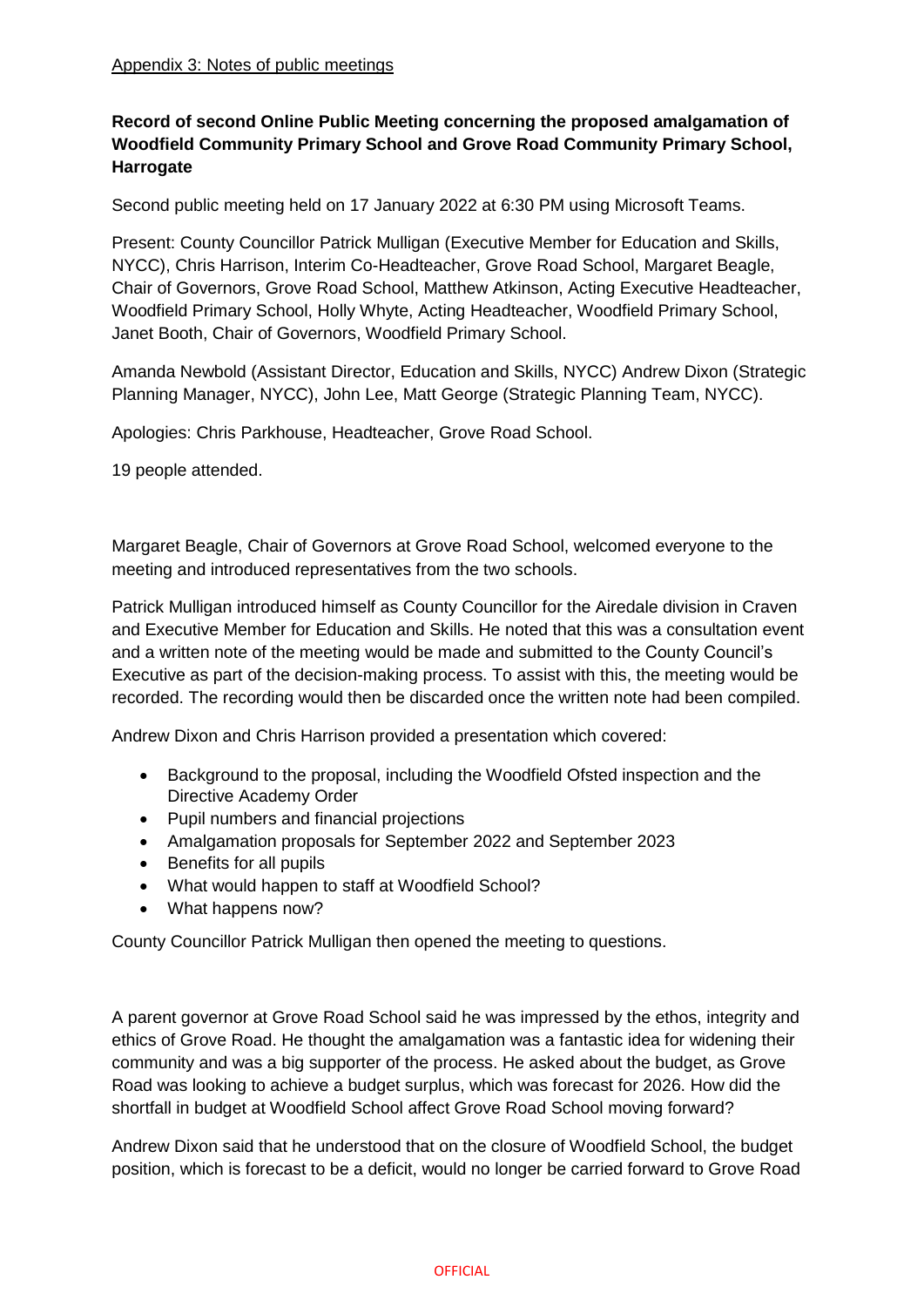School. The Woodfield balance would have to be absorbed by the County Council on closure.

A parent from Grove Road School said that the parking at Grove Road is chaos already. How could they facilitate more students, parents, and cars, if they were catering for a community further away which might drive more. How could they make sure it would be safe?

Chris Harrison replied that there was much better parking at the Woodfield site. It was hoped that this, along with use of a walking bus, would negate the difficulties around parking. They could also extend out the staggered start to the school day to support parents and carers in the drop off phase. The school saw the benefit of this extended time as they had early bird maths running five days a week so children can get additional maths input at the start of the day every day. The Grove Road site was landlocked which made parking very challenging, but they would have access to the parking at the other site as well.

The parent asked if this meant asking people to drive past Grove Road, even if their child attended Grove Road, to go to Woodfield to park, and make their child walk from there?

Chris clarified that was not what he was saying, it was more for parents and carers making multiple drop offs that could take advantage of the staggered start and the walking bus.

County Councillor Paul Haslam, a governor at Woodfield School, said that during lockdown and over the Easter holidays of 2020 they had worked in coordination with Grove Road, with their parents walking between the two schools. They did not see any particular issues although he appreciated that the traffic could have been different then. They had worked this before and it was a successful joint operation during that time.

Chris Harrison said that they appreciated and respected the work that was going on behind the scenes at the Woodfield site. They appreciated it was difficult and challenging circumstances. He looked forward to welcoming and broadening their school community. If anyone on the Woodfield site - staff, parents, children - wanted to visit the Grove Road site they were welcome to do so. They wanted to help the Woodfield staff in this complex, difficult transition phase.

A parent asked about the leadership arrangements at Grove Road School. She had understood that from 1st February there would be a joint headship, but from what she gathered this was already happening. She was concerned because Mr Parkhouse had not been in school and there had been no communication. If they were going to have two sites, were they going to be kept up to date with what was happening and who the leadership team was? Mr Parkhouse had not been at either of the consultation meetings. It was a bit concerning that there was a lack of communication about leadership.

Chris Harrison clarified that Mr Parkhouse sent his apologies, he had had a positive Covid test. They would not normally communicate out to parents and carers if a member of staff was ill or unwell. It gave the opportunity to grow the co-headship sooner than intended. He appreciated that this could be potentially confusing and a few children would take a little time to settle into the routine. Mr Parkhouse was very frustrated he had not been able to attend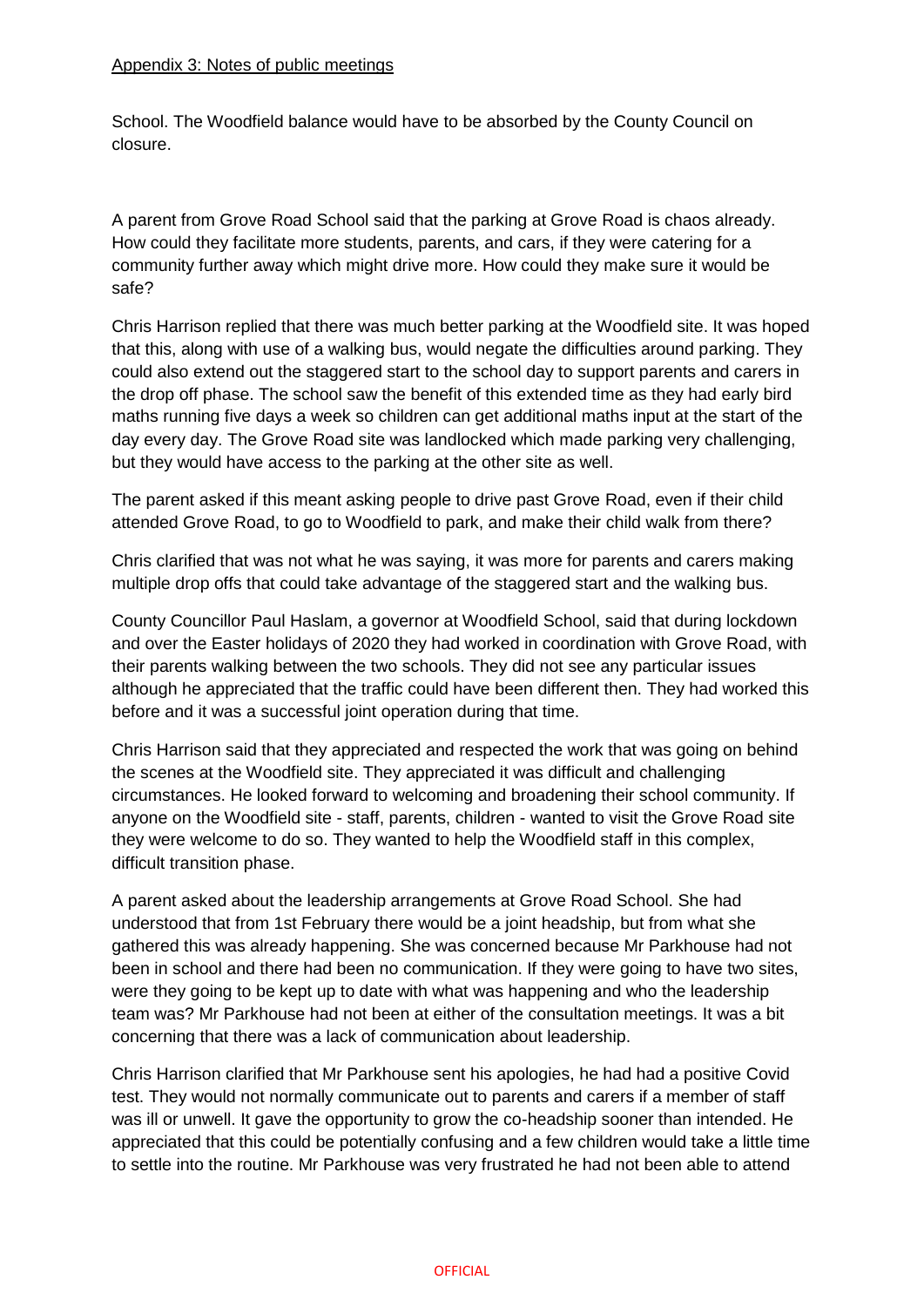tonight. The co-headship model was communicated out to families. It was to broaden the capacity of the leadership team and support Mr Parkhouse. They believed that running a coheadship model was the right way forward for the school and community. It offered greater leadership capacity across two sites and the scope for the rest of the staff to grow into positions of middle and senior leadership. Chris Harrison would be maintaining a teaching commitment throughout, which would be balanced when Mr Parkhouse was in school running his headship position. It also offered the opportunity to model a healthy work/life balance to staff and the community.

A member of staff who worked in Grove Road school in a supporting capacity asked how the amalgamation would affect funding because at the moment they were massively strained staffing-wise, especially in the support area. She hoped the amalgamation would ease that.

Chris Harrison replied that it depended on the number of children that came across to Grove Road and the nature of support that children need. If the amalgamation went ahead, there would be work done to look at the staffing structure to meet the needs of children. He appreciated that it can feel very stretched at times and COVID had not made this any easier but it was the nature of school budgets that staffing in schools can be very difficult to manage. They were hoping that the amalgamation would put them out of the deficit budget and give them more flexibility in supporting children. Potentially in the long term the school may even grow to two form entry. It depended entirely on the numbers. If fewer children came across, this would have an impact on the staffing model proposed. It depends on which schools families wanted their children to attend. He was sorry he could not be clearer at the moment.

Debbie Pitt, School Business Manager at Grove Road School, said that the way that money comes into the school would alter slightly if they moved to split sites. In terms of levels of support for children the actual method of funding would not change. Children would have the same level of funding coming into school. It comes down to pupil numbers. Support staff would be allocated according to pupil numbers and need, as they currently are.

A governor at Grove Road School asked about the potentially positive impact for children with Special Education Needs with the amalgamation. His view was that it was vast and offered the opportunity to support vulnerable children in the community.

Chris Harrison said the amalgamation offered the opportunity to expand the capacity of their school's existing targeted mainstream provision. They would be able to protect more children who can drop out of the system through their difficulties accessing the mainstream curriculum. They would be able to provide a more bespoke alternative curriculum outside the classroom, including forest schools, nurture, thrive provision, and an urban farm. In terms of children in class, they were very excited, as with one school on two sites they would be able to bring whole classes across to the forest school and the green open space, which would benefit children's mental health and well being and enable them to take part in healthy living, growing and planting. He looked forward to welcoming more people into the team. There was a lot of strength in the staff on the Woodfield site. They would bring more expertise, ideas, and strategies to support children with those levels of needs.

The governor then asked if the amalgamation did not take place, what would happen to the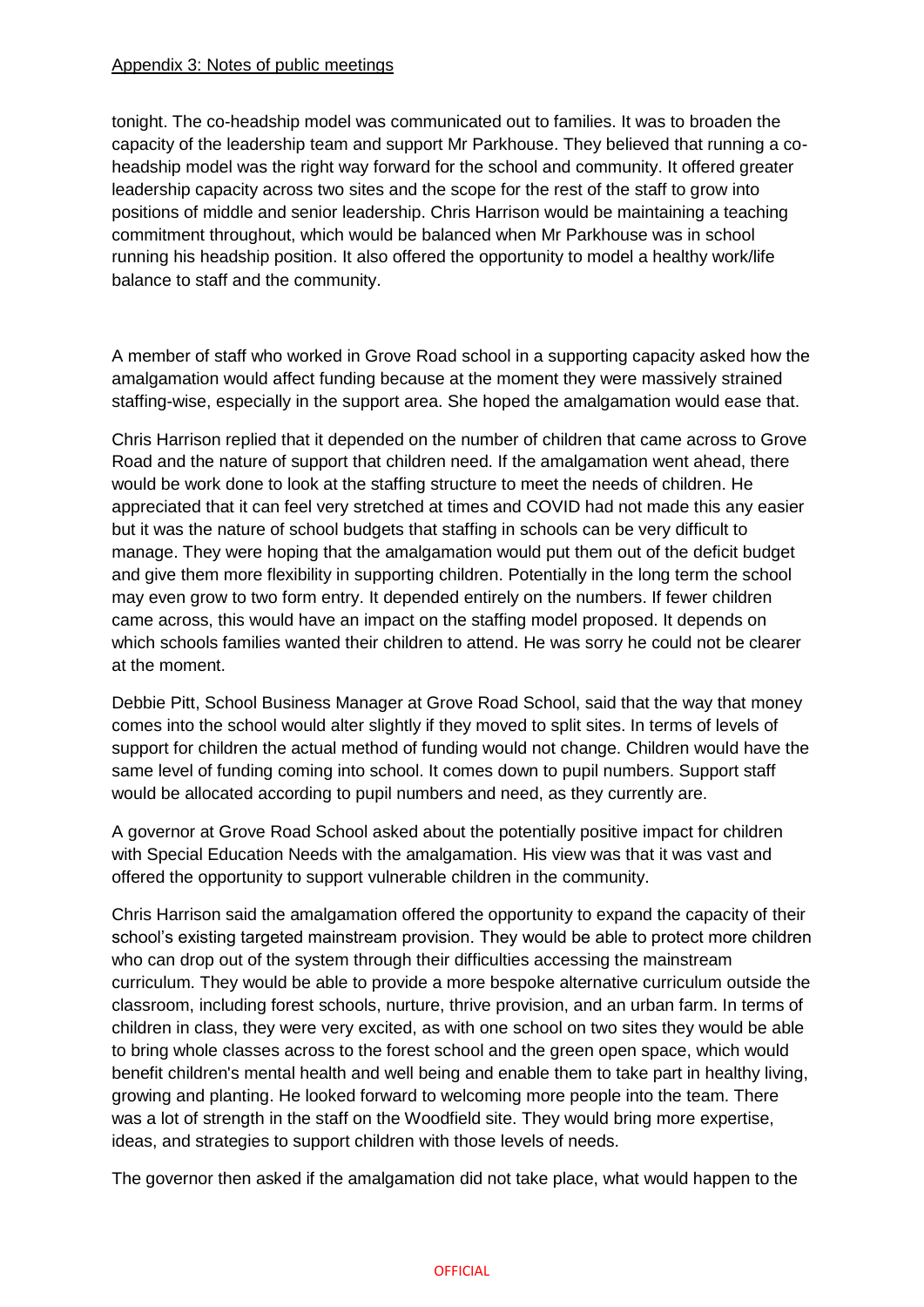## Woodfield site?

Andrew Dixon said that if they could not find a solution within a maintained school scenario and there was no academy sponsor that could be found, so that there was no option to sustain education provision in the Woodfield community, they would have to consult on a school closure. What happened to the site would be a decision that would be taken subsequently to the closure decision. It was never a factor in why the County Council would close a school. It was always supplementary to the core decision of closure. If the amalgamation did not go ahead, Woodfield would face a very challenging future.

County Councillor Mulligan thanked Chris, governors, and officers. He thought this was a very good plan for education in the area and the best solution that could be hoped for. He reminded everyone that the consultation ran to the 28 January. All the comments made tonight had been recorded and would form part of the consultation. He thanked everyone for their contributions.

The meeting closed at 7:05 PM.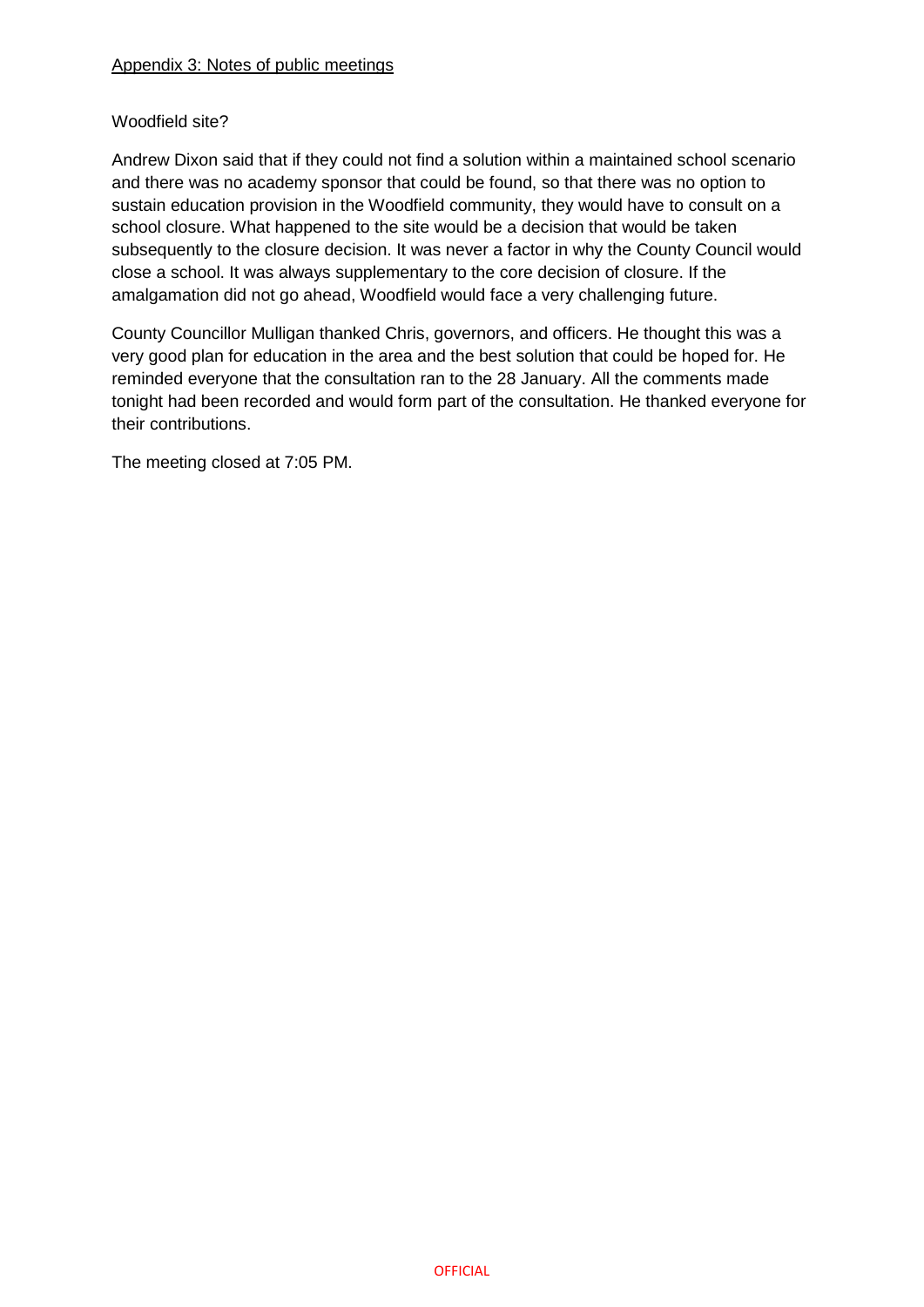| Observations and/or suggestions:                                                                                                                                                                                                                                                                                                                                                                                                                                                                                                                                                                                                                                                                                                                                                                                                                                                                                                                                                                                                                                                                                                                                                          | Interest/Status:                                             |
|-------------------------------------------------------------------------------------------------------------------------------------------------------------------------------------------------------------------------------------------------------------------------------------------------------------------------------------------------------------------------------------------------------------------------------------------------------------------------------------------------------------------------------------------------------------------------------------------------------------------------------------------------------------------------------------------------------------------------------------------------------------------------------------------------------------------------------------------------------------------------------------------------------------------------------------------------------------------------------------------------------------------------------------------------------------------------------------------------------------------------------------------------------------------------------------------|--------------------------------------------------------------|
| Why can't the older children filter out of woodfield if it's only going to be use for<br>nursery in 2022? After the past 2 years the children have had I think the uproot<br>out of a school the love and know is NOT got for the mental Health and a total<br>disregard for the children and parents of woodfield                                                                                                                                                                                                                                                                                                                                                                                                                                                                                                                                                                                                                                                                                                                                                                                                                                                                        | Parent                                                       |
| I've read that if the sites merge then Woodfield would eventually be used for<br>nursery and KS1 children. I think this is an excellent idea, I hope that the<br>playing fields are kept. Grove Road is more suitable for older children and<br>maybe part of Grove Road could be used as offices or specialist units.                                                                                                                                                                                                                                                                                                                                                                                                                                                                                                                                                                                                                                                                                                                                                                                                                                                                    | My son attended<br>Woodfield and I<br>attended Grove<br>Road |
| Whereas I feel that an amalgamation is a valid proposal, I feel it would be more<br>beneficial to move Grove Road school to the Woodfield site and take back the<br>offices that were originally part of Woodfield. Grove Road site is not fit for<br>purpose - there is very limited outdoor area and the children are being exposed<br>to pollution from the constant stream of traffic. The lack of parking causes<br>problems for local businesses and residents plus families sit in their cars with<br>their engines running adding to the pollution. For the whole of Grove Road to<br>have access to the grounds at Woodfield would be highly beneficial - the<br>learning and social opportunities are huge. By just using the Woodfield site it<br>would mean that the walking bus wouldn't be needed - in principal this idea<br>would work but in reality it would be a logistical nightmare - if children are late<br>and dropped to one school but one child needs to be at the other site who<br>would manage this. Staffing a walking bus would require at least 4 staff - 2<br>from each site and would require parents to drop their children at the requested<br>time. | staff                                                        |
| I think this is a great opportunity for both schools to benefit from what the other<br>has to offer. Strong leadership/highly experienced teachers/support staff/large<br>open grassy areas/newer building                                                                                                                                                                                                                                                                                                                                                                                                                                                                                                                                                                                                                                                                                                                                                                                                                                                                                                                                                                                | School support<br>staff                                      |
| Our daughter will start school next year and I want my child to go to Grove<br>Road School, not Woodfield site. We live in close distance to Grove Road<br>School and I am not happy to walk her 30min to and then 30min from school<br>instead of 5 min. I don't find walking bus a good decision. This will result in<br>more cars on the road and bad traffic. Our family really hope that this<br>amalgamate never happen, other wise our and many parents I know will<br>choice there kids to go to St Peters School, because that is the only school for<br>people living in the town centre and have kids in Reception and Key Stage 1.                                                                                                                                                                                                                                                                                                                                                                                                                                                                                                                                            | Parent                                                       |
| Whilst I understand that the technical closure of Woodfield is difficult for<br>everybody concerned, I firmly believe it is the only option available in order to<br>secure education on the Woodfield site. Without this option I fear that<br>Woodfield would close and no education would exist on this site. Having been<br>involved with Woodfield for two years as the Interim Executive Headteacher I<br>feel that this is the best option for the pupils and preserving the education on<br>this site.                                                                                                                                                                                                                                                                                                                                                                                                                                                                                                                                                                                                                                                                            | Interim<br>Executive<br>Headteacher                          |
| I think the opportunities the amalgamation will provide to our community and<br>children will be unprecedented. It is an exceptionally rare and exciting time,<br>and I believe the benefits to our current pupils and prospective ones will be<br>enormous.                                                                                                                                                                                                                                                                                                                                                                                                                                                                                                                                                                                                                                                                                                                                                                                                                                                                                                                              | TA and parent                                                |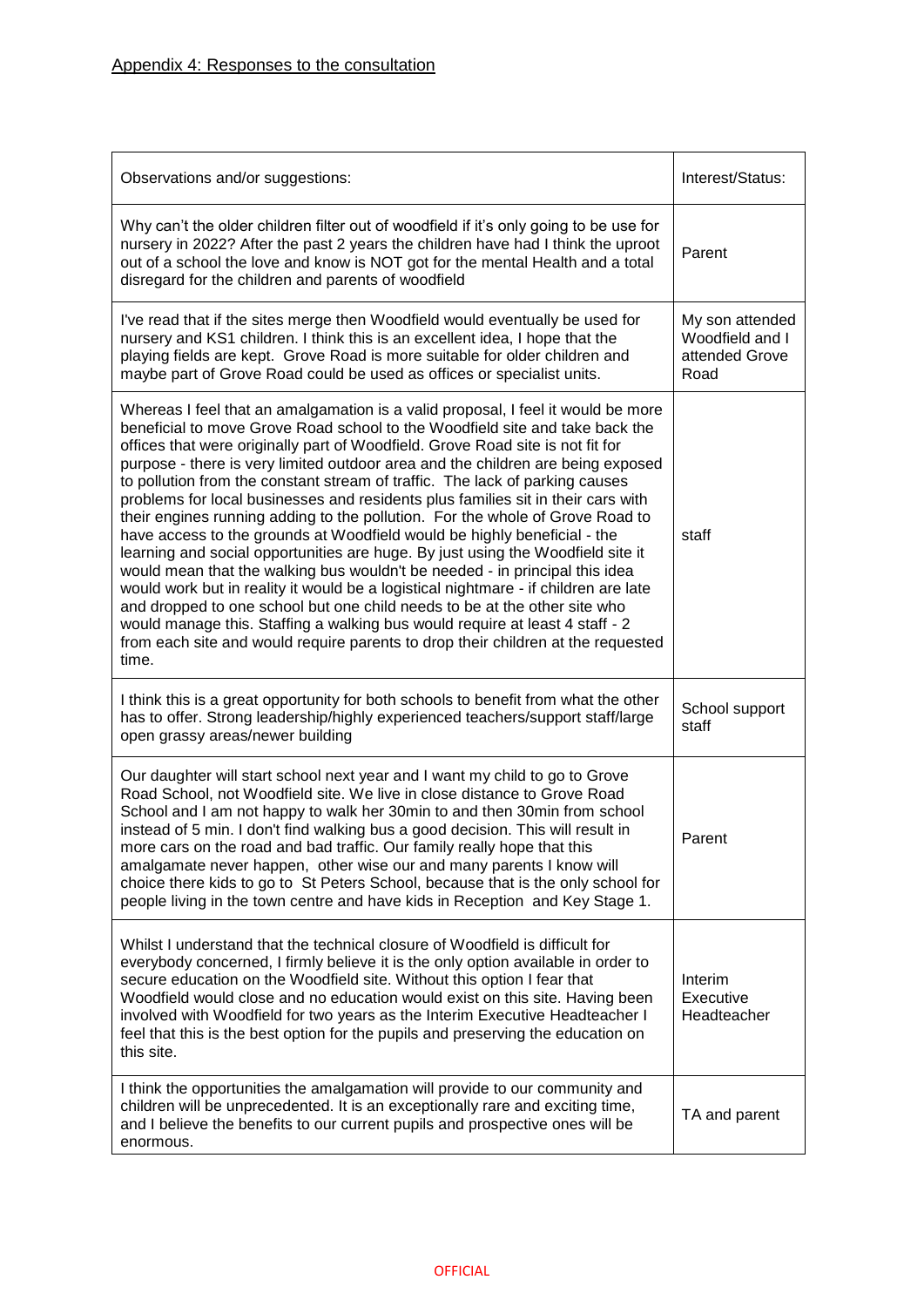| The idea of a family having 2 children at 2 different sites will not work for<br>families who are currently at grove road school. The thought of a walking bus<br>and drop off at the one school will not work and I fear a huge safety issue and<br>confusion for the children partially in bad weather staff shortages were to arise.                                                                                                                                                                                                                                                                                                                                                                                                                                                                                                                                                                                                                                                                                                                                                                                                                                                                                                                                                                                                                                                                                                                                                                                                                                                                                                                                                                                                                                                                                                                          | Parent                               |
|------------------------------------------------------------------------------------------------------------------------------------------------------------------------------------------------------------------------------------------------------------------------------------------------------------------------------------------------------------------------------------------------------------------------------------------------------------------------------------------------------------------------------------------------------------------------------------------------------------------------------------------------------------------------------------------------------------------------------------------------------------------------------------------------------------------------------------------------------------------------------------------------------------------------------------------------------------------------------------------------------------------------------------------------------------------------------------------------------------------------------------------------------------------------------------------------------------------------------------------------------------------------------------------------------------------------------------------------------------------------------------------------------------------------------------------------------------------------------------------------------------------------------------------------------------------------------------------------------------------------------------------------------------------------------------------------------------------------------------------------------------------------------------------------------------------------------------------------------------------|--------------------------------------|
| Having been a parent of a sen child at woodfield nearly 3 years ago spanning<br>6yrs I saw the decline in leadership and poor care of my child's needs in that<br>time blocking him from accessing an ehcp, and was all down to staff just<br>fundamentally not knowing how to apply for one or get specialist support/<br>advice and then follow that advice. We left this school because we were tired<br>of fighting and getting nowhere. Grove Rd is an amazing school and they<br>saved my boy. The knowledge on send is outstanding at Grove Rd, from day<br>one my son was supported, there was no more fighting. As a parent of more<br>than 1 send child this is invaluable, we already are under so much stress, and<br>deal with an immense level of send admin caring for our kiddos, Grove Rd will<br>be a huge asset to the woodfield site, the site itself is wonderful and will<br>provide a fantastic green space for Grove Roaders. Grove Rd has a strong and<br>supportive leadership team which is what Woodfield school has been in dyer<br>need of for at least 6 years. I admit when I heard of this amalgamation idea I<br>panicked as our experience was not good, but taking away the past poor<br>leadership and horrific send provision and understanding that Grove Road will<br>take it over settled my worry. I've no doubt under Grove Rd leadership<br>woodfield site will become a thriving and flourished school again with huge<br>opportunities for Grove Rd to expand and provide their wonderful support to<br>more SEND children in the community desperately needing a safe welcoming<br>and inclusive school to attend where they are being let down by others or<br>having already fallen through the cracks. I have 2 younger children in ks1 at<br>Grove Rd who love it and are both being supported and feel safe. | Parent of 2<br>Grove Rd<br>children. |
| I am concerned that the amalgamation may stretch teacher/staff and financial<br>capacity to an extent that may become detrimental to Grove road school. Birth<br>rates are declining and I'm aware that new parents are reconsidering applying<br>for GR as it will be a split site school (data that you may already be aware of<br>with the applications received this month). These factors may impact on<br>achieving the PAN needed to financially support both sites. Grove road is an<br>amazing school which attracts families from very diverse backgrounds with<br>varying levels of need, I am concerned that some of the families that you<br>assume will want to attend GR from Woodfield school may not be as keen to<br>do so. I think the outside space available at Woodfield would be an amazing<br>asset to the school and having nursery in the same building as reception and<br>KS1 has many advantages too. Within the GR site having space to develop<br>additional sensory areas and quiet working spaces would be amazing, but my<br>biggest concern is that if the number of children isn't achieved there will be no<br>money to develop and staff any of these things.                                                                                                                                                                                                                                                                                                                                                                                                                                                                                                                                                                                                                                                              | Past governor                        |